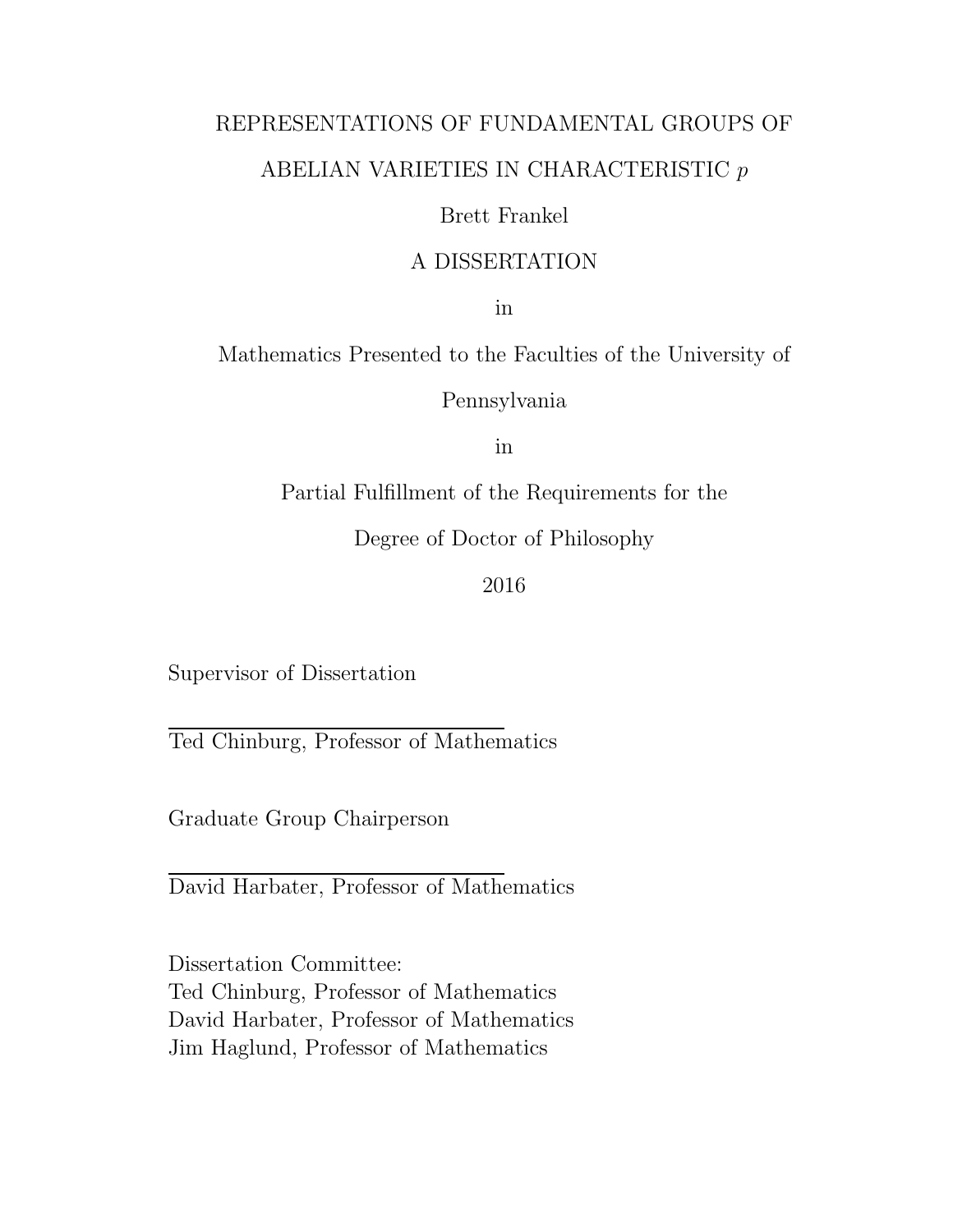For Fatema, who so patiently uproots herself, time and again packing up and restarting her life and career, to accommodate my mathematical endeavors.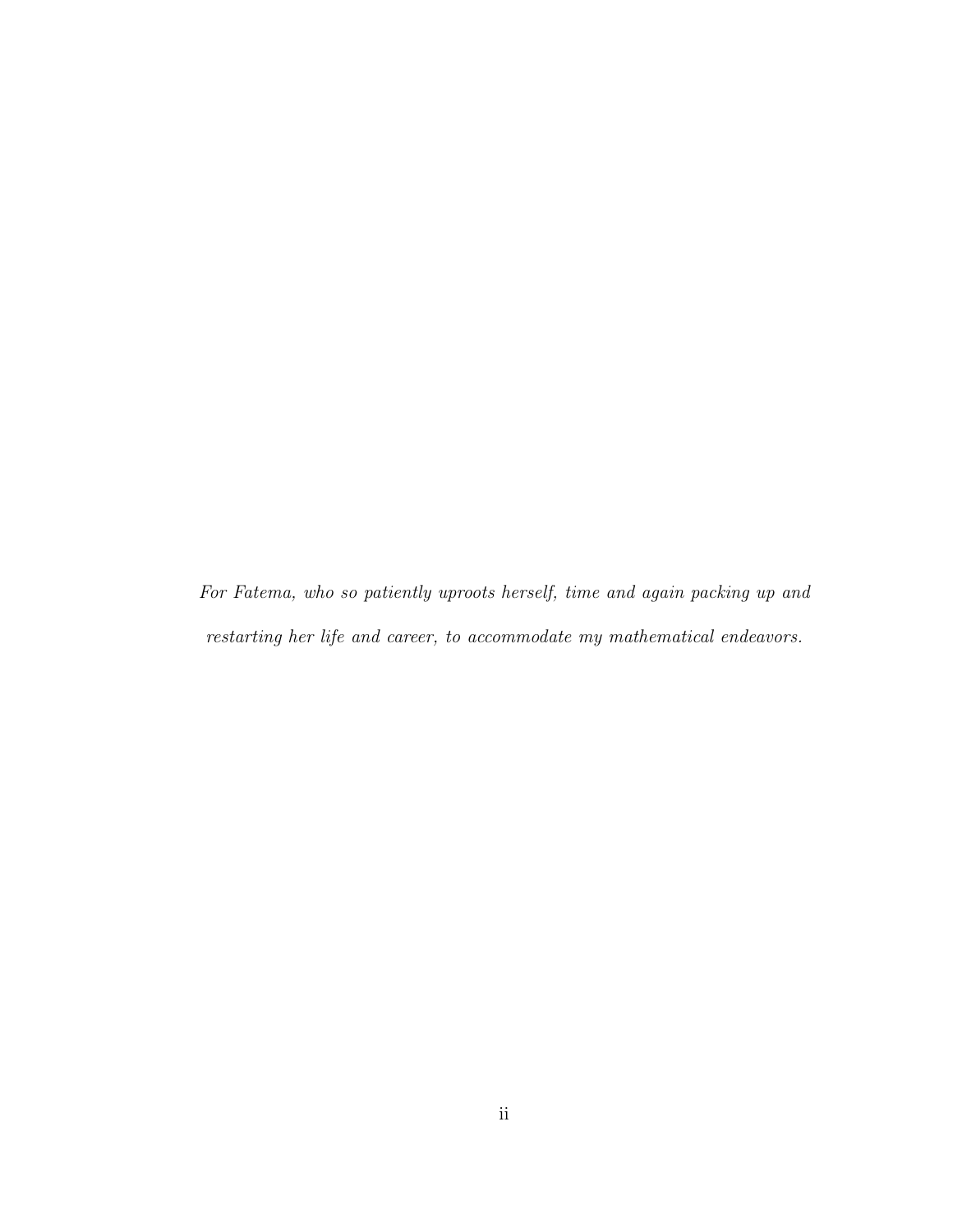### Acknowledgments

It is a pleasure to thank my advisor Ted Chinburg for his guidance and support over the past five years. Professors Ron Donagi, Julia Hartmann, Tony Pantev, Florian Pop, Steve Shatz, Henry Towsner, Scott Weinstein, and especially David Harbater have all contributed either to this thesis or to my mathematical development in noteworthy ways. I would also like to thank Aaron Silberstien and Zach Scherr for countless helpful discussions. I am grateful to Professor Fernando Rodriguez-Villegas for hosting me for a very productive week at the International Centre for Theoretical Physics. It was he who observed Corollary 14, and introduced me to both his theorem with Cameron Gordon [3] and the theorem of Frobenius, [1] from which one easily deduces Corollary 14. He also made me aware of Proposition 8. Bob Guralnick very helpfully referred me to both his paper with Sethuraman [4] and earlier work of Gerstenhaber [2] that made their way into this thesis. I have had many helpful and informative discussions with my classmates, among them Matti ˚Astrand, Max Gilula, Tyler Kelly, Jackie Lang, Anna Pun, Hua Qiang, Charlie Siegel, James Sundstrum, Siggy Tomaskovic-Moore, and Adam Topaz. Marcus Michelen and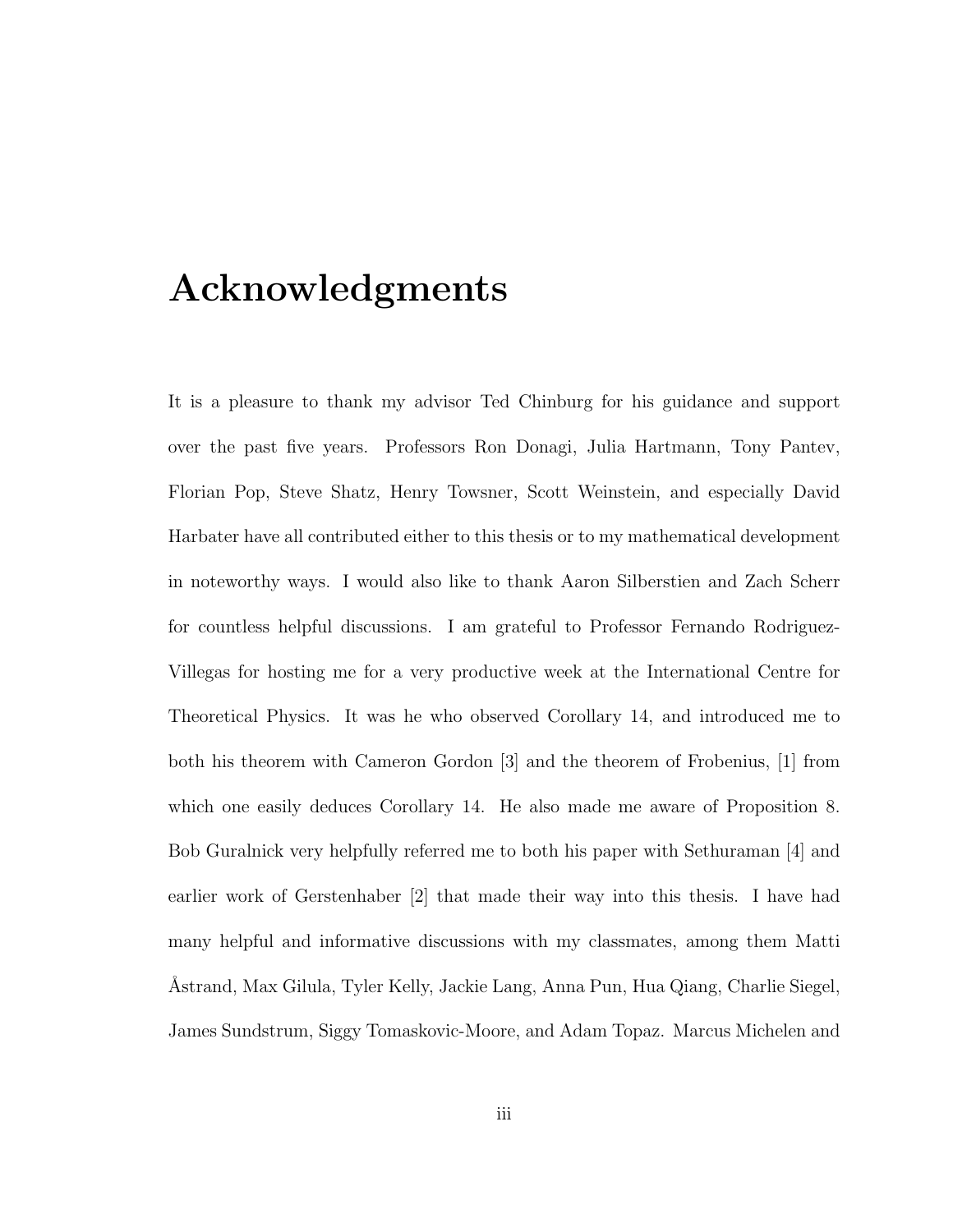Max Gilula provided help with formatting. I'd also like to thank the mathematics department staff: Janet Burns, Monica Pallanti, Paula Scarborough, Reshma Tanna and Robin Toney for their support.

Lastly, I wish to thank my friends and especially my family for their constant love and support. Graduate school can be a difficult and isolating experience, and I consider myself exceptionally fortunate not only to have completed my degree, but to be able to look back fondly at my graduate years.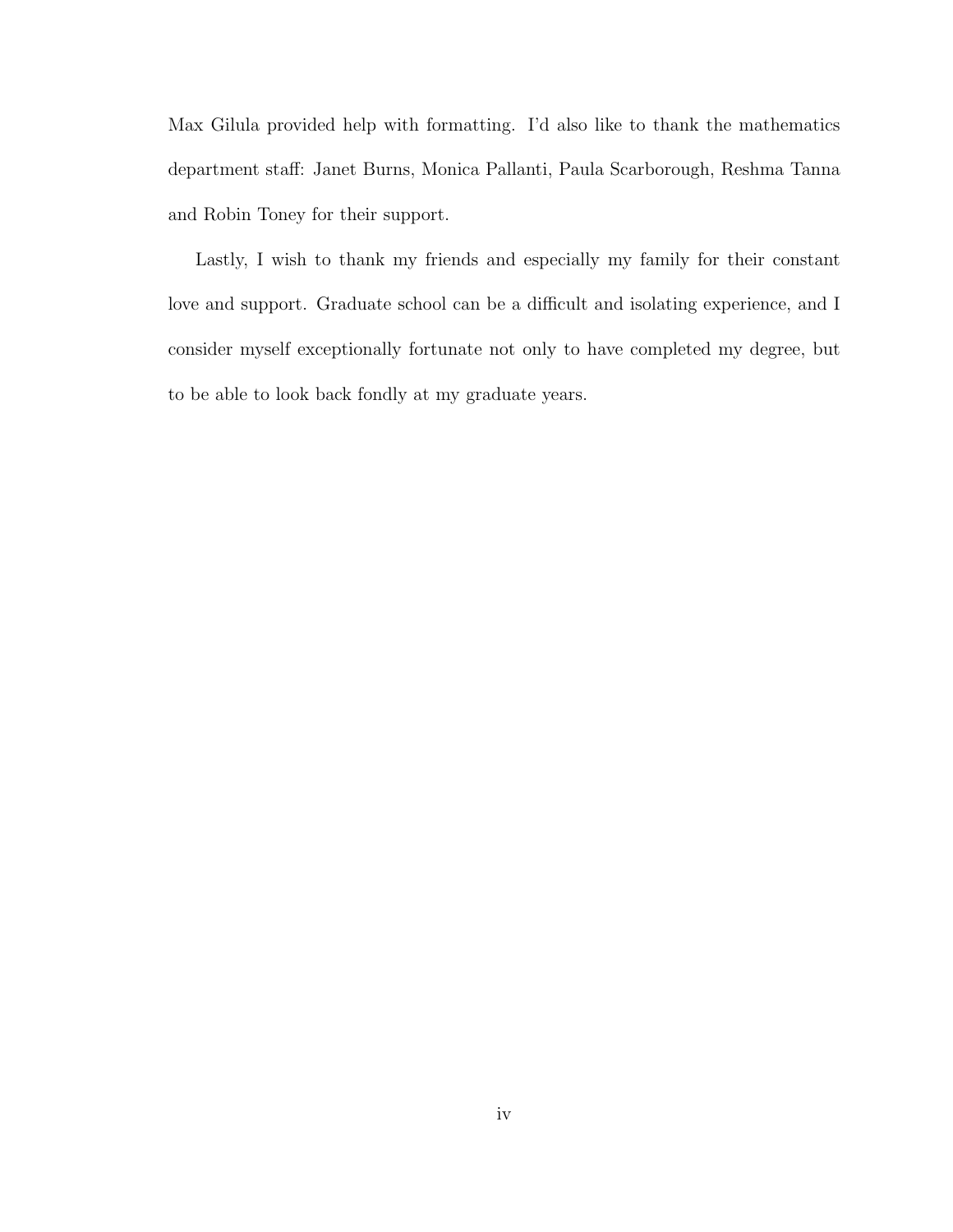#### ABSTRACT

#### REPRESENTATIONS OF FUNDAMENTAL GROUPS OF ABELIAN VARIETIES IN CHARACTERISTIC p

#### Brett Frankel

#### Ted Chinburg

Let  $A_g$  be an abelian variety of dimension g and p-rank  $\lambda \leq 1$  over an algebraically closed field of characteristic  $p > 0$ . We compute the number of homomorphisms from  $\pi_1^{\text{\'et}}(A_g)$  to  $GL_n(\mathbb{F}_q)$ , where q is any power of p. We show that for fixed g,  $\lambda$ , and  $n$ , the number of such representations is polynomial in  $q$ . We show that the set of such homomorphisms forms a constructable set, and use the geometry of this space to deduce information about the coefficients and degree of the polynomial.

In the last chapter we prove a divisibility theorem about the number of homomorphisms from certain semidirect products of profinite groups into finite groups. As a corollary, we deduce that when  $\lambda = 0$ ,

$$
\frac{\# \operatorname{Hom}(\pi_1^{\text{\'et}}(A_g), GL_n(\mathbb{F}_q))}{\# GL_n(\mathbb{F}_q)}
$$

is a Laurent polynomial in q.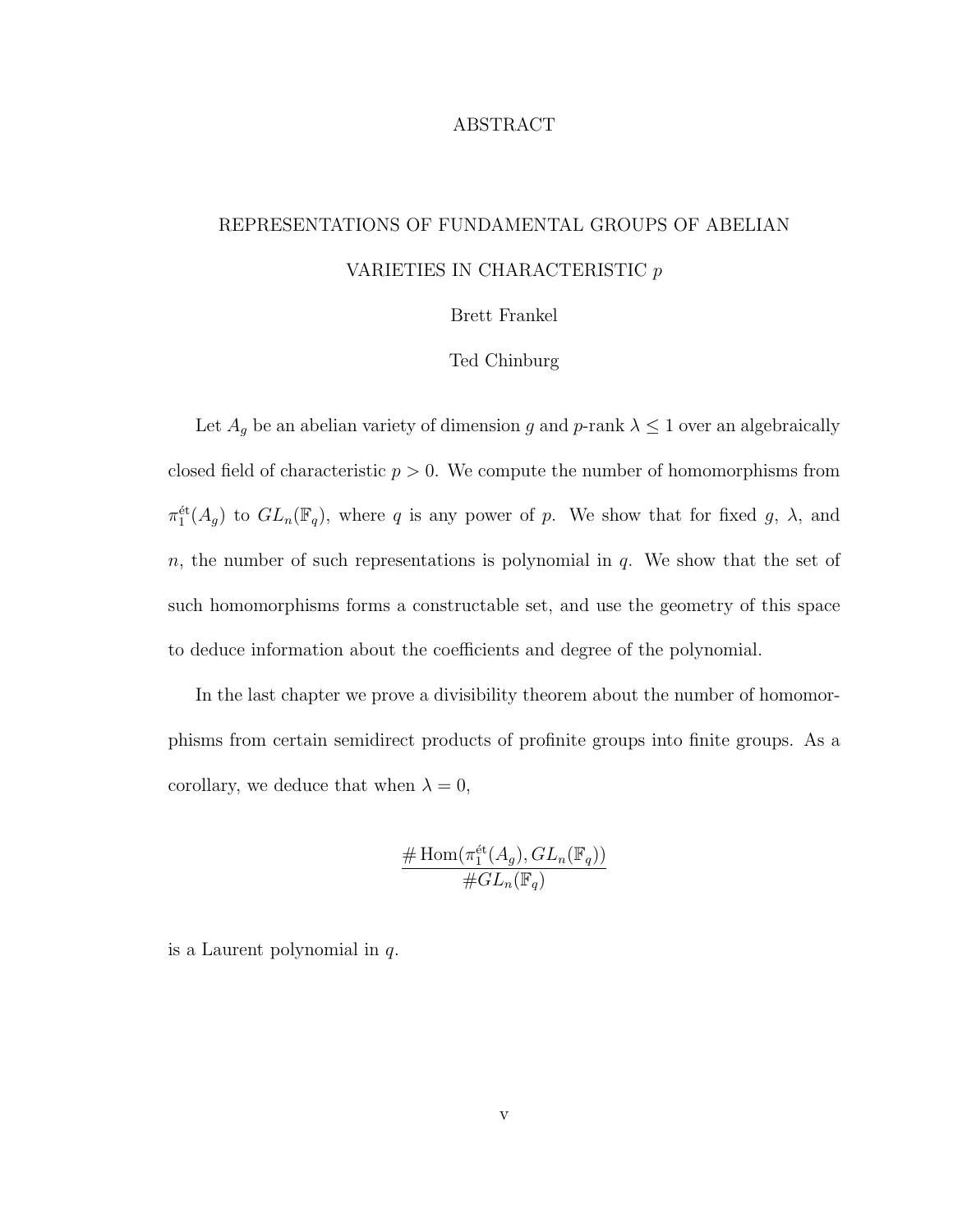# **Contents**

| $\mathbf{1}$   |     | Introduction                                                                             | $\mathbf{1}$   |
|----------------|-----|------------------------------------------------------------------------------------------|----------------|
|                | 1.1 | Representations of Fundamental Groups of Complex Algebraic Varieties                     | 1              |
|                | 1.2 |                                                                                          | $\overline{4}$ |
| $\overline{2}$ |     | <b>Counting Formulas</b>                                                                 | 6              |
|                | 2.1 |                                                                                          | 6              |
|                | 2.2 |                                                                                          | $\overline{7}$ |
|                | 2.3 |                                                                                          | 9              |
| 3              |     | The Space of Representations                                                             | 18             |
| $\overline{4}$ |     | A Divisibility Theorem for Profinite Groups                                              | 23             |
|                | 4.1 | Introduction and Statement of Theorem $\ldots \ldots \ldots \ldots \ldots$               | 23             |
|                | 4.2 | Proof (first statement) $\ldots \ldots \ldots \ldots \ldots \ldots \ldots \ldots \ldots$ | 25             |
|                | 4.3 |                                                                                          | 28             |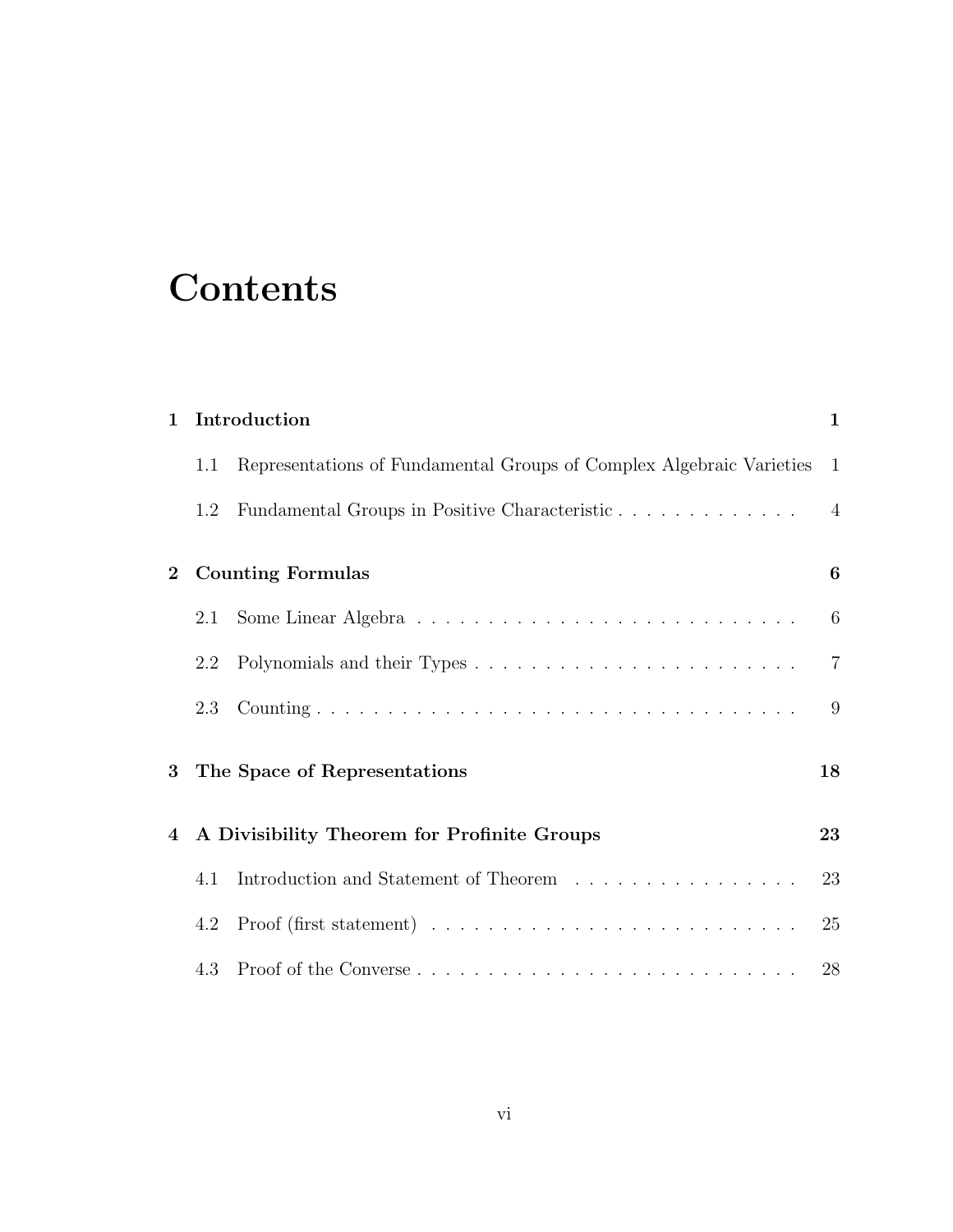### Chapter 1

### Introduction

# 1.1 Representations of Fundamental Groups of Complex Algebraic Varieties

This thesis explores representations of the fundamental groups of certain algebraic varieties in characteristic  $p > 0$ . Before turning our attention to positive characteristic, it will be useful to survey some motivating examples over the complex numbers.

If X is a smooth projective complex variety, its fundamental group  $\pi_1(X, x)$  is finitely generated. What follows will not depend on the choice of base point, so we will simply write  $\pi_1(X)$ . For any finitely-presented group  $G = \langle \alpha_1, \cdots, \alpha_k | r_1, \cdots, r_m \rangle$ , one may construct the variety of representations of G by associating to each representation  $\rho: G \to GL_n(\mathbb{C})$  the point  $(\rho(\alpha_1), \cdots, \rho(\alpha_k)) \subset GL_n(\mathbb{C})^k \subset \mathbb{A}^{kn^2}$ . In fact, since  $\mathbb{A}^{kn^2}$  is noetherian, only finite generation is necessary for this construction, not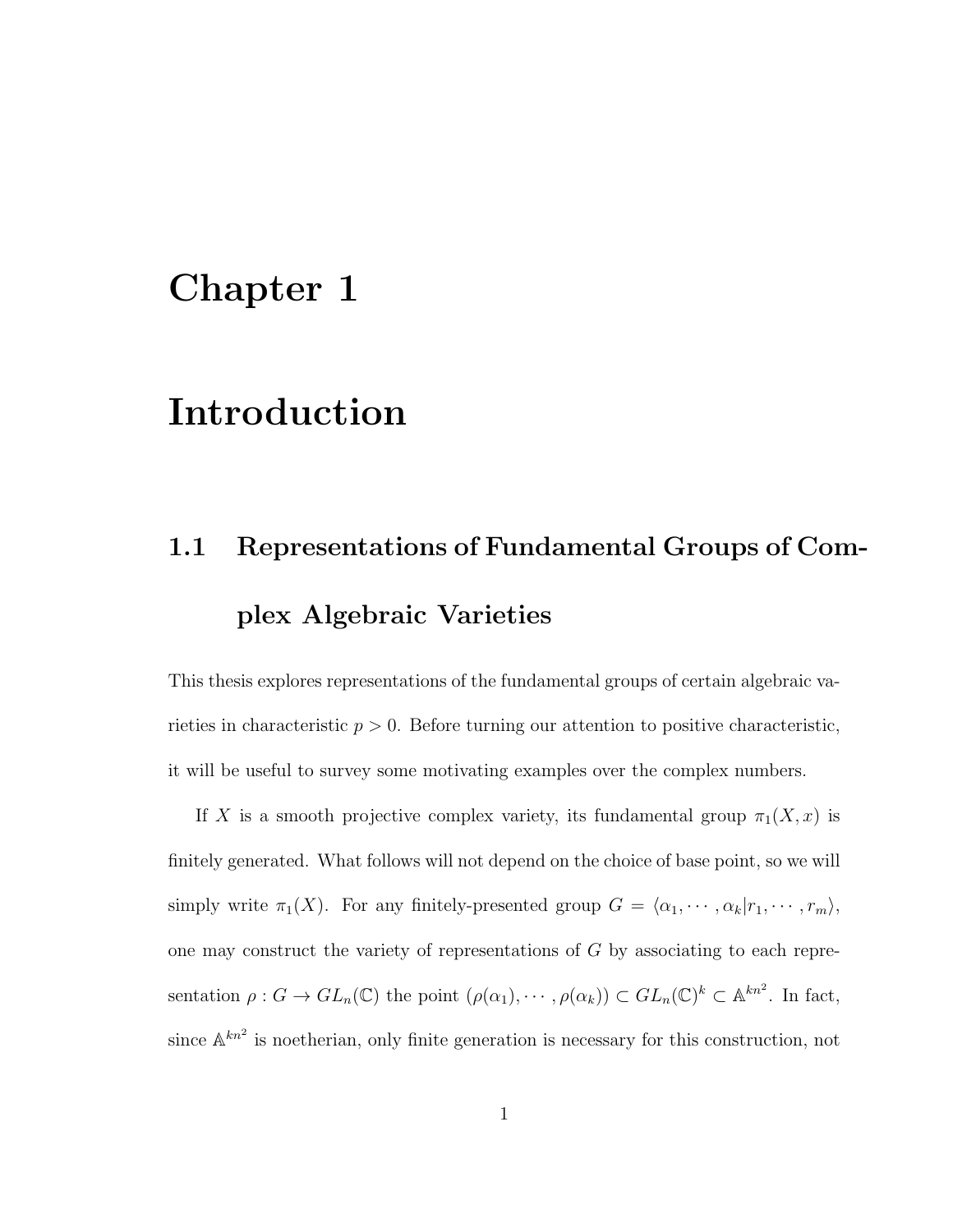finite presentation. The set of all such representations is the locus in  $GL_n(\mathbb{C})^k$  by the relations  $r_i$ , and each  $r_i$  is a closed condition, so we obtain a quasi-affine variety. (We will see in Proposition 7 that this construction is not always as well-behaved when G is profinite.) This construction does not depend on the choice of generating set; writing one generating set in term of another gives an isomorphism of the corresponding varieties. We then take the quotient of the conjugation action, but the resulting space is not separated. So we identify each representation with its semisimplification. This moduli space of representations of the fundamental group of  $X$  is called the *Character* Variety of  $X$ . [12]

In Mixed Hodge Polynomials of Character Varieties, [5] Hausel and Rodriguez-Villegas computed the number of homomorphisms from the fundamental group of a Riemann surface of genus g into  $GL_n(\mathbb{F}_q)$ . By van Kampen's theorem, this is equivalent to counting 2g-tuples of matrices,

$$
P(q) = # \text{Hom}(\pi_1(X), GL_n(\mathbb{F}_q))
$$
  
= #{ $(X_1, Y_1, \dots, X_g, Y_g) : [X_1, Y_1][X_2, Y_2] \dots [X_n, Y_n] = 1$ },

where  $[X_i, Y_i]$  denotes the commutator  $XYX^{-1}Y^{-1}$ . They also consider a twisted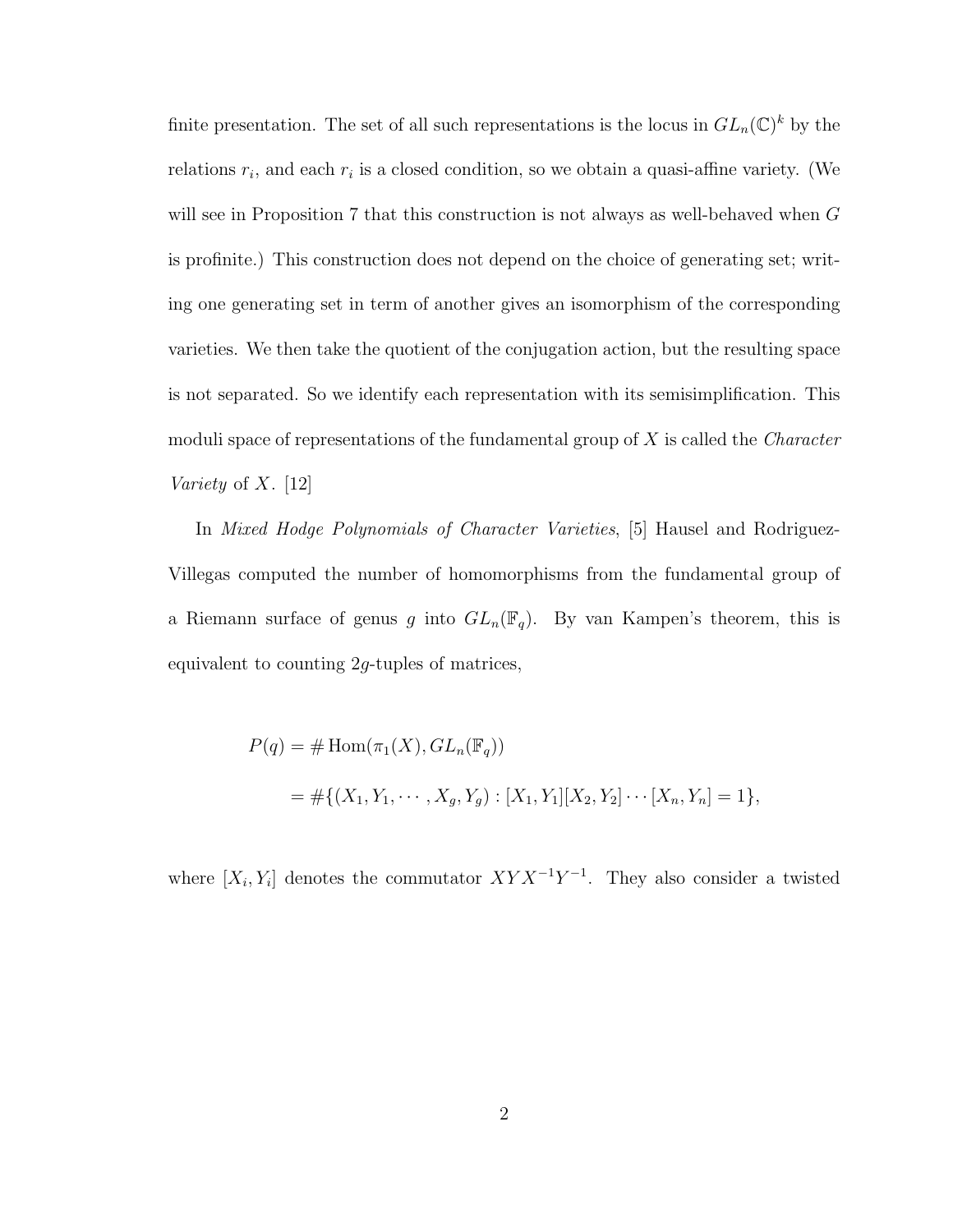version of the problem, computing

$$
R(q) = # \text{Hom}_{twist}(\pi_1(X), GL_n(\mathbb{F}_q))
$$
  
= #{ $(X_1, Y_1, \dots, X_g, Y_g) : [X_1, Y_1][X_2, Y_2] \dots [X_n, Y_n] = \zeta_n$ },

where  $\zeta_n$  is a primitive  $n^{\text{th}}$  root of 1.

The salient feature of both these counts is that, for fixed  $g$  and  $n$ ,  $P$  and  $R$  are both polynomial functions of q. Another curious feature is that  $P(q)$  is divisible by the order of  $GL_n(\mathbb{F}_q)$ . This phenomenon is explained in [3].

In the twisted case,  $PGL_n$  acts scheme-theoretically freely on  $\text{Hom}_{twist}(\pi_1(X), GL_n)$ , and the GIT quotient  $\mathcal{M}_n = \text{Hom}_{twist}(\pi_1(X), GL_n)//PGL_n$  is the moduli space of twisted homomorphisms from  $\pi_1(X)$  to  $GL_n$ . The polynomial point-counting formula is then used to produce the E-polynomial  $E(\mathcal{M}_n, T)$  of  $\mathcal{M}_n(\mathbb{C})$ , which encodes information about the weight and Hodge filtrations on the cohomology of  $\mathcal{M}_n$ .

The bridge from combinatorics to Hodge theory is given by the following theorem.

**Theorem 1** (N. Katz, Appendix to [5]). Let X be a scheme over a ring R, where R is finite type over Z. Fix an embedding  $R \hookrightarrow \mathbb{C}$  so that  $X = \mathcal{X} \times_R \mathbb{C}$  is a variety (i.e., separated and finite type over  $\mathbb{C}$ ). If there exists a polynomial  $P_X(T) \in \mathbb{Z}[t]$ such that for all primes p and all powers of q of p,  $\#(\mathfrak{X} \times_R \overline{\mathbb{F}}_p)(\mathbb{F}_q) = P_X(q)$ , then  $P_X(T) = E(X, T).$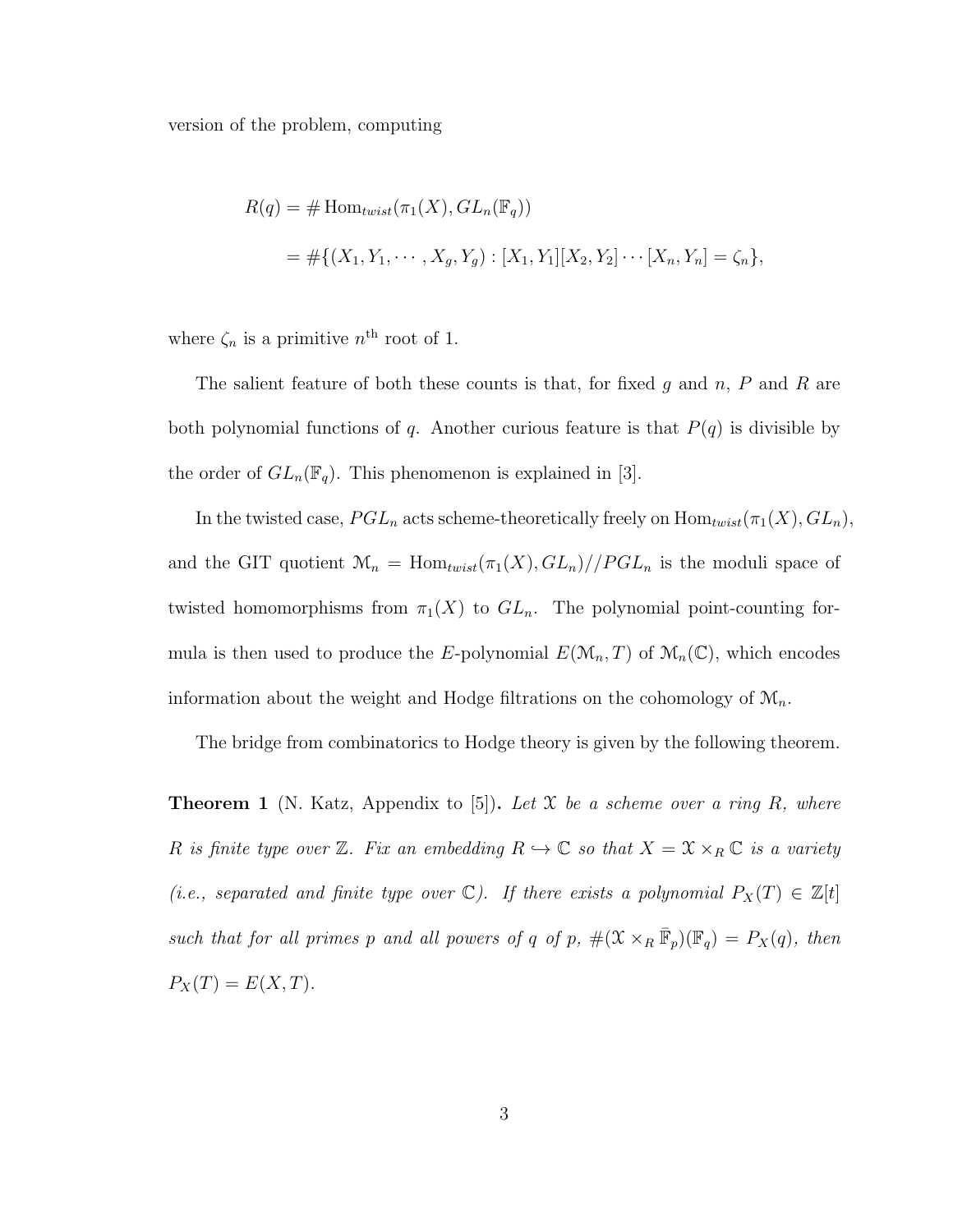# 1.2 Fundamental Groups in Positive Characteristic

We are interested in extending the combinatorial results of [5] where the Riemann surface  $X$  is replaced by a variety over an algebraically closed field of characteristic  $p$ .

The most natural generalization of [5] is to consider a curve  $C/\bar{\mathbb{F}}_p$ . However, in positive characteristic, the étale fundamental group is a much more subtle object. In particular, there is not a single curve of genus greater than 1 for which an explicit presentation of the fundamental group is known. [10]

However, these fundamental groups have well-understood abelianization; the abelianization of the fundamental group of a curve is the fundamental group of the Jacobian variety, which is the dual of the Jacobian. Thus we will concern ourselves in this thesis with representations of fundamental groups of abelian varieties.

Let  $A_g$  be an abelian variety of dimension g. The p-torsion points of A form a vector space over  $\mathbb{F}_p$  of dimension  $0 \leq \lambda \leq g$ . We call  $\lambda$  the *p*-rank of  $A_g$ . The fundamental group of  $A_g$  is given by

$$
\pi_1^{\text{\'et}}(A_g) \cong \prod_{\ell \neq p} (\mathbb{Z}_{\ell})^{2g} \times \mathbb{Z}_p^{\lambda}
$$

$$
\cong (\hat{\mathbb{Z}}')^{2g-\lambda} \times \hat{\mathbb{Z}}^{\lambda},
$$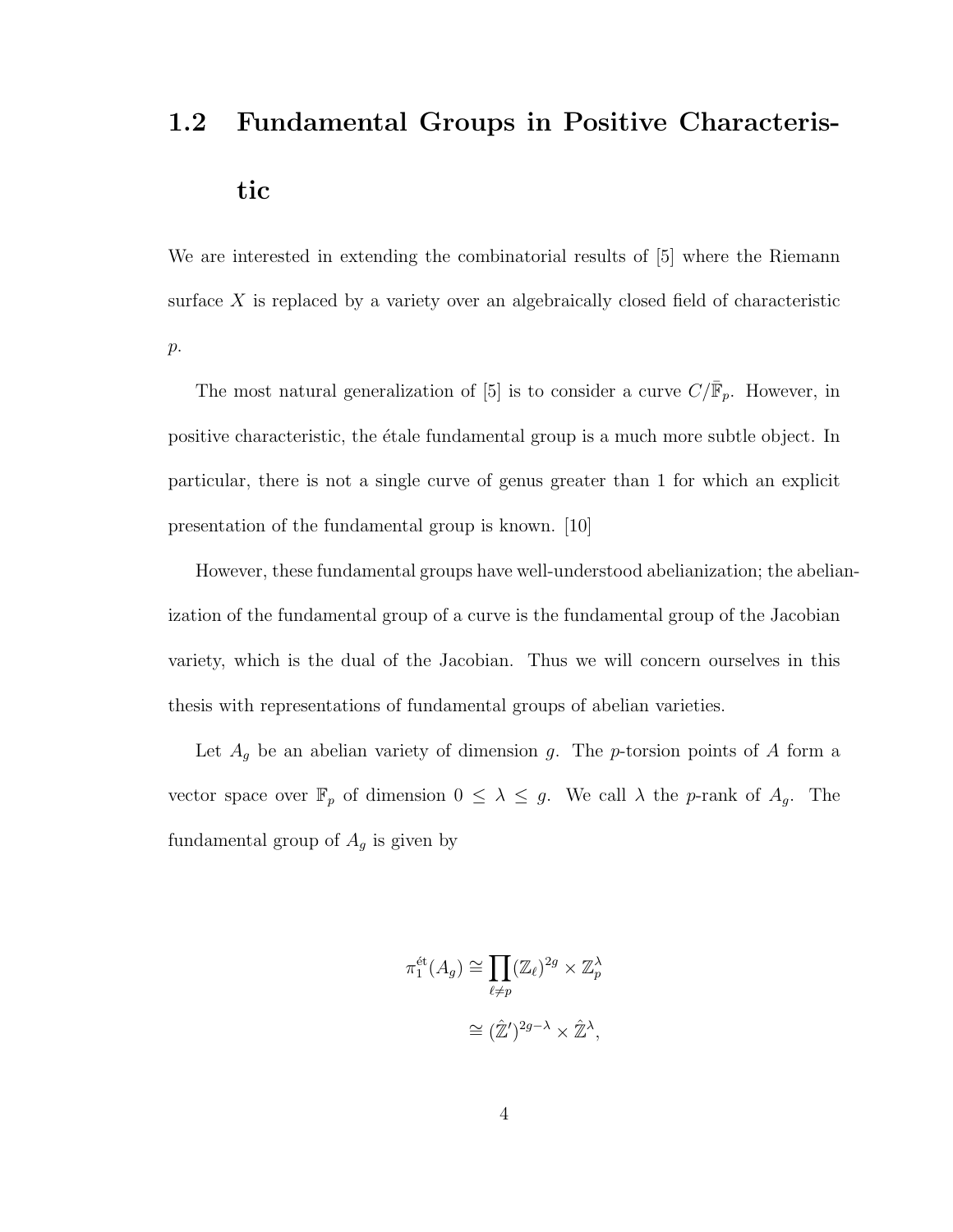where

$$
\hat{\mathbb{Z}} = \varprojlim \mathbb{Z}/n
$$

is the profinite completion of the group of integers and

$$
\hat{\mathbb{Z}}' = \varprojlim_{(n,p)=1} \mathbb{Z}/n
$$

is the group of integers completed away from the prime p. We will write  $\pi_1(A_g)$ instead of  $\pi_1^{\text{\'et}}(A_g)$  in the remainder of this thesis.

Let q be a power of p. A homomorphism  $\pi_1(A_g) \to GL_n(\mathbb{F}_q)$  is determined by the image of the topological generators, so specifying a homomorphism is equivalent to choosing an ordered 2g-tuple of pairwise commuting matrices, such that the first  $2g - \lambda$  have order not divisible by p. In Chapter 2 we compute the number of homomorphisms  $\pi_1(A_g) \to GL_n(\mathbb{F}_q)$ , where q is a power of p and the p-rank of  $A_g$  is either 0 or 1. We also compute the number of homomorphisms up to conjugation in the p-rank 0 case. All three counting formulas are polynomial in  $q$ , depending on  $g$ and n but not on the characteristic.

Chapter 3 considers the space of all such representation, and relates the geometry of this space to certain features of the polynomial formulas in the previous chapter.

Chapter 4 gives the profinite analogue of a theorem of Gordon and Villegas, [3] and deduces as a corollary that when the  $\lambda = 0$ ,  $\text{Hom}(\pi_1(A_g), GL_n(\mathbb{F}_q))/\# GL_n(\mathbb{F}_q)$ is a Laurent polynomial in  $q$ .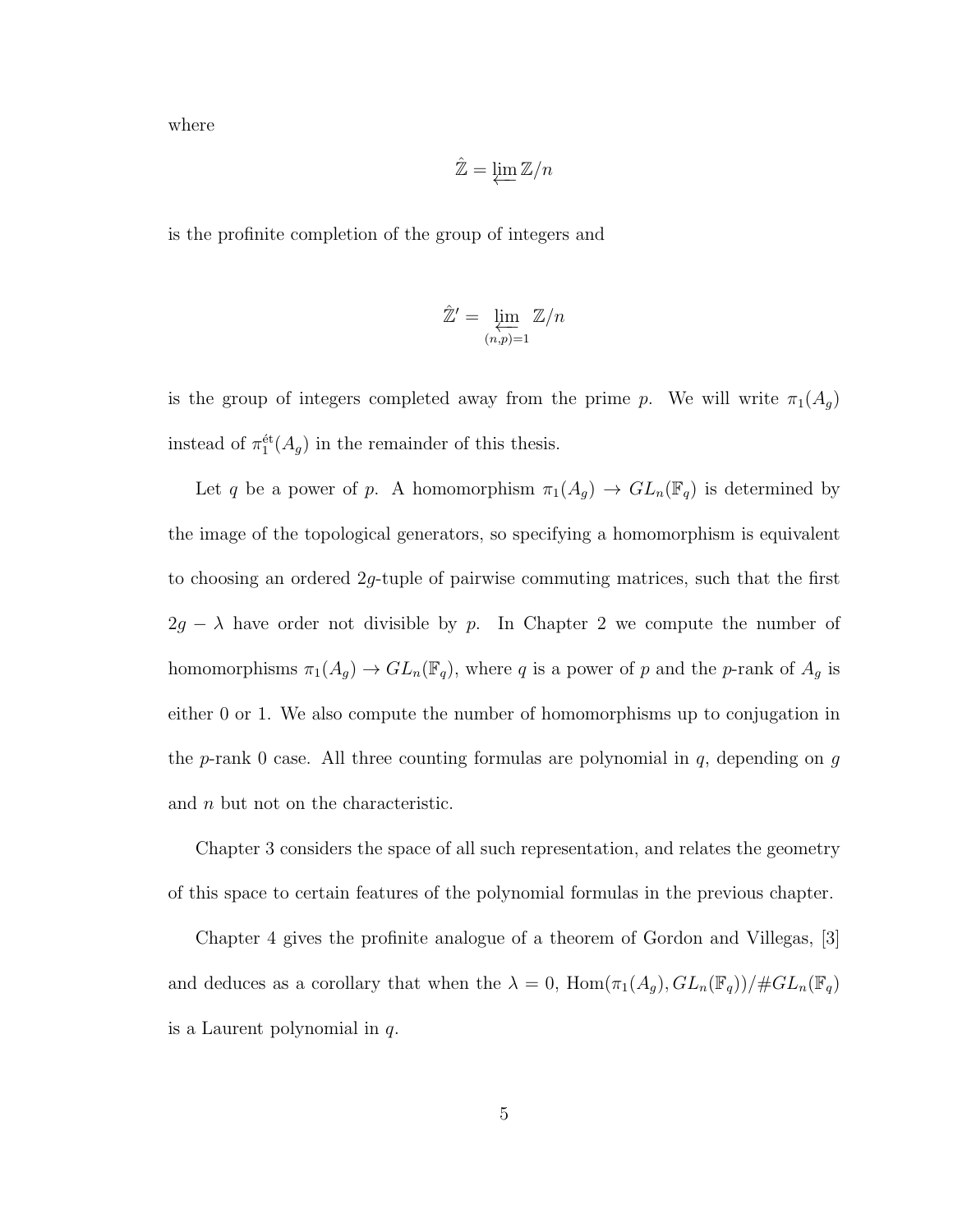### Chapter 2

## Counting Formulas

Our main reference in this chapter is Macdonald's Symmetric Functions and Hall *Polynomials.* [8] Throughout,  $p$  will be a prime number, and  $q$  will denote a power of  $p$ .

#### 2.1 Some Linear Algebra

For any matrix  $X \in GL_n(\mathbb{F}_q)$  we have an associated  $\mathbb{F}_q[T]$ -module structure on  $\mathbb{F}_q^n$ , where T acts by X. If X and Y induce isomorphic module structures on  $\mathbb{F}_q^n$ , then the isomorphism of  $\mathbb{F}_q[T]$ -modules defines an element of  $GL_n(\mathbb{F}_q)$ , so X and Y are conjugate. Note that  $X \in GL_n(\mathbb{F}_q)$  has order prime to p if and only if X acts semisimply on  $\mathbb{F}_q^n$ . That is, X is diagonalizable over  $\bar{\mathbb{F}}_q$ . Since elements of order prime to p act semisimply, the associated  $\mathbb{F}_q[T]$ -module is a direct sum of simple modules of the form  $\mathbb{F}_q[T]/f(T)$ , where the  $f(T)$  are irreducible but not necessarily distinct.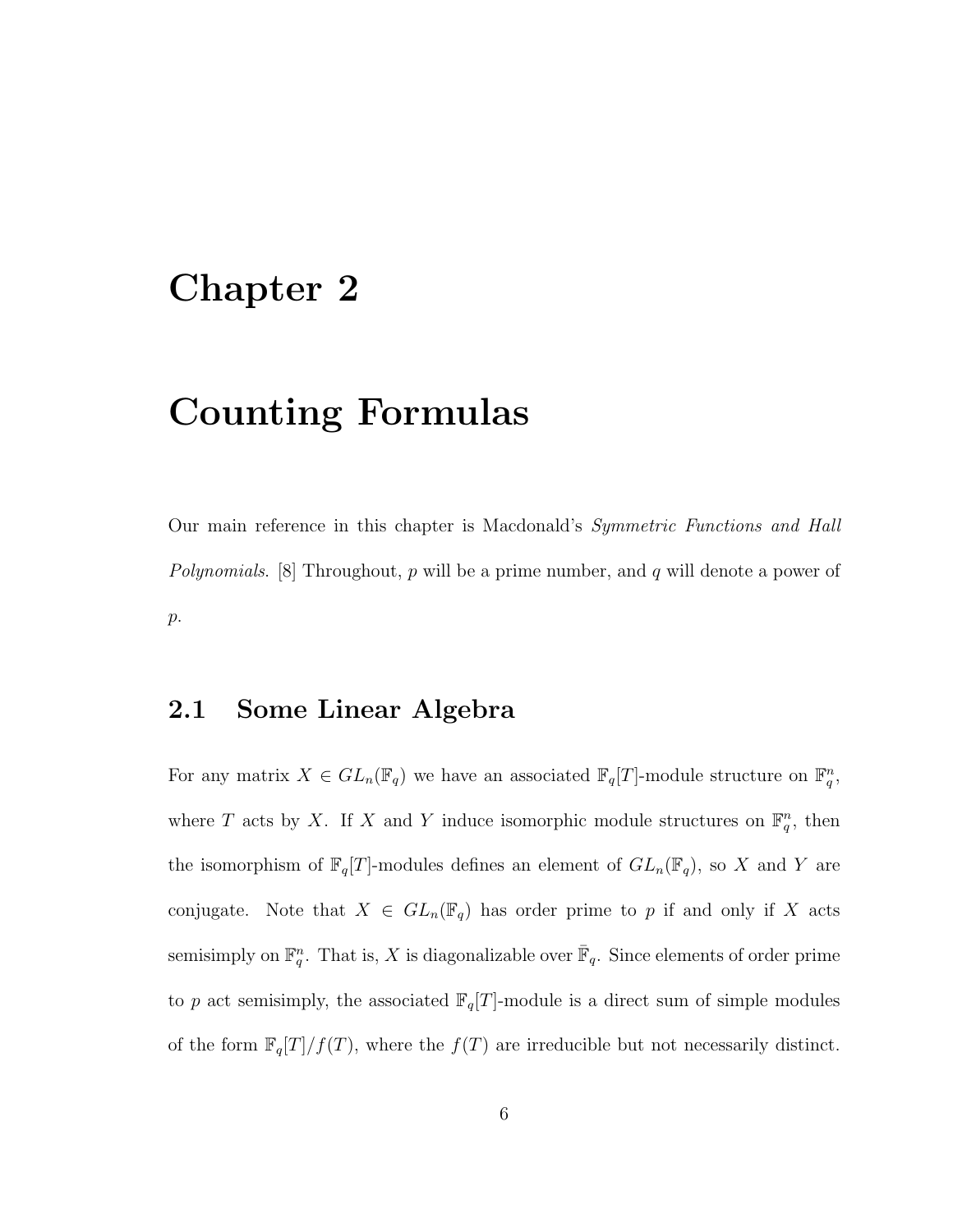Matrices of order prime to  $p$  are thus uniquely characterized, up to conjugation, by their characteristic polynomials.

#### 2.2 Polynomials and their Types

**Definition 2.** A type  $\Lambda$  of n is a partition of n along with a refinement of its conjugate. That is, a partition  $\lambda$  of n along with partitions  $\lambda^i$  of the multiplicities of the entries i of  $\lambda$ .

This is a slight generalization of what Macdonald calls a type in [8]. For example, the data  $\lambda = (5\ 3\ 3\ 3\ 3\ 2\ 2\ 2\ 1\ 1) = (5^{(1)}\ 3^{(5)}\ 2^{(3)}\ 1^{(2)}), \lambda^5 = (1), \lambda^4 = \emptyset, \lambda^3 = (2\ 2\ 1),$  $\lambda^2 = (2\ 1), \lambda^1 = (2)$  give a type of 28. We shall write  $\lambda \vdash n$  when  $\lambda$  is a partition of n, and  $\Lambda \models n$  when  $\Lambda$  is a type of n. By

$$
\prod_{(i,r)\in\Lambda}f(i,r)
$$

we will mean the product taken over all pairs  $(i, r)$  such that  $i \in \lambda$  and  $r \in \lambda^i$ . We index over  $\lambda$  without multiplicity, but over  $r \in \lambda^i$  with multiplicity. So if

$$
\Lambda = \begin{cases}\n\lambda = (3\ 3\ 3\ 3\ 3\ 1\ 1) \\
\lambda^3 = (2\ 2\ 1) \\
\lambda^1 = (2)\n\end{cases}
$$

,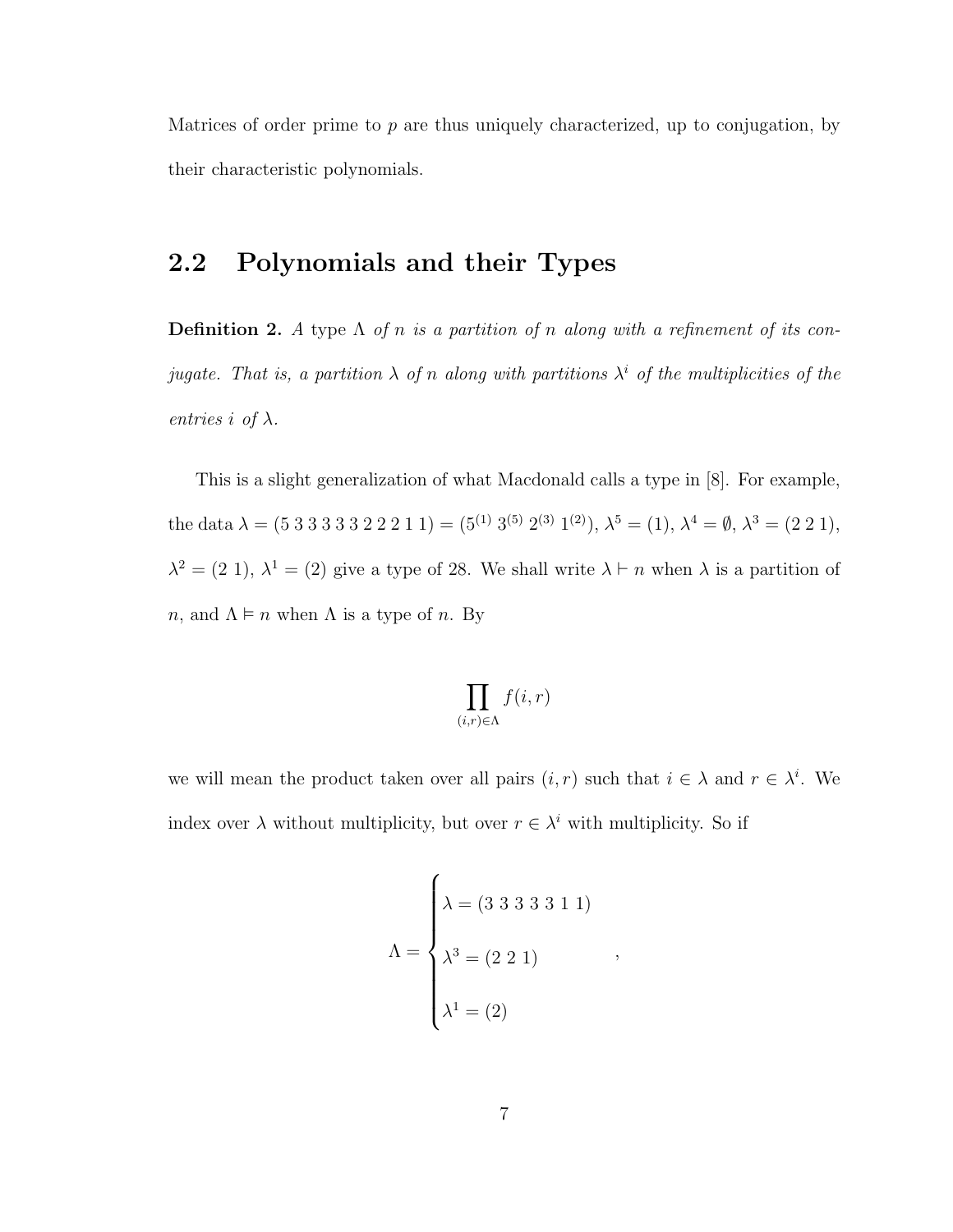then

$$
\prod_{(i,r)\in\Lambda} f(i,r) = f(3,2)^2 f(3,1) f(1,2).
$$

We associate to an  $n \times n$  matrix X a type  $\Lambda \models n$  by considering the characteristic polynomial  $c_X(T)$  of X. Factoring  $c_X(T)$  into irreducible factors gives a partition of  $\lambda \vdash n$ , where the entries of  $\lambda$  are the degrees of the irreducible factors of  $c_X(T)$ , counted with multiplicity. We then take  $\lambda^i$  to be the partition consisting of the multiplicity of each distinct degree-i factor of  $c_X(T)$ .

For example, over  $\mathbb{F}_3$ , we associate  $\lambda = (3 \ 3 \ 1 \ 1 \ 1 \ 1 \ 1)$ ,  $\lambda^3 = (2)$ ,  $\lambda^1 = (3 \ 3)$  to the polynomial  $(T^3 + 2T + 1)^2(T - 2)^3(T - 1)^3$ .

Recall that the number of irreducible monic polynomials over  $\mathbb{F}_q$  of degree  $i$  is

$$
\frac{1}{i} \sum_{k|i} \mu(k) q^{i/k},
$$

where  $\mu$  is the Möbius function. [7]

**Definition 3.** Denote by  $\psi_{\Lambda}(q)$  the number of monic polynomials  $p(T) \in \mathbb{F}_q(T)$  with factorization type Λ.

Note that  $\psi_{\Lambda}(T) \in \mathbb{Q}[T]$ , but in general  $\psi_{\Lambda}(T) \notin \mathbb{Z}[T]$ . For instance, if  $\lambda = (1 \ 1)$ ,  $\lambda^1 = (1\ 1)$ , then

$$
\phi_{\Lambda}(q) = \frac{(q-1)(q-2)}{2}.
$$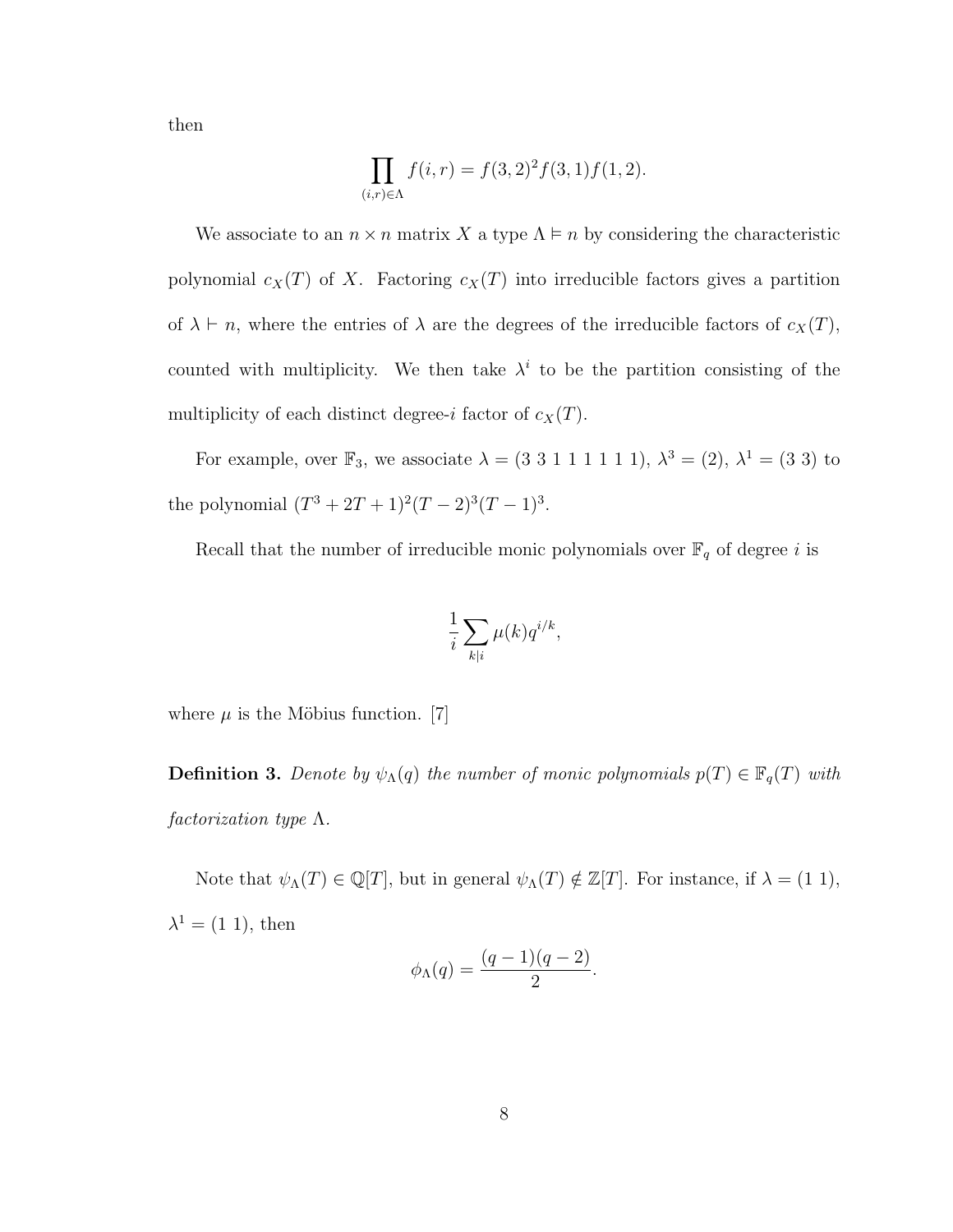#### 2.3 Counting

We now count the number of homomorphisms from  $\pi_1(A_g)$  to  $GL_n(\mathbb{F}_q)$ , where the p-rank of  $A_g$  is 0. This is equivalent to counting 2g-tuples of commuting matrices  $(X_1, \ldots, X_k)$  such that each  $X_i$  has order prime to p. Since the combinatorial arguments below do not make use of the fact that  $2g$  is even, we may state a slightly stronger theorem.

Theorem 4. The number of ordered k-tuples of pairwise-commuting, semisimple, invertible matricies with entries in  $\mathbb{F}_q$  is

$$
\#GL_n(q) \sum_{\Lambda_1 \vDash n} \psi_{\Lambda_1}(q) \prod_{(i_1,r_1) \in \Lambda_1} \sum_{\Lambda_2 \vDash r_1} \psi_{\Lambda_2}(q^{i_1}) \prod_{(i_2,r_2) \in \Lambda_2} \cdots
$$
  

$$
\cdots \sum_{\Lambda_{k-1} \vDash r_{k-2}} \psi_{\Lambda_{k-1}}(q^{i_1 i_2 \cdots i_{k-2}}) \prod_{(i_{k-1},r_{k-1}) \in \Lambda_{k-1}} \sum_{\Lambda_k \vDash r_{k-1}} \frac{\psi_{\Lambda_k}(q^{i_1 i_2 \cdots i_{k-1}})}{\prod_{(i_k,r_k) \in \Lambda_k} \#GL_{r_k}(q^{i_1 i_2 \cdots i_k})}.
$$

For instance, the number of commuting semisimple pairs  $(X, Y) \in GL_2(\mathbb{F}_q)^2$  is

$$
#GL_2(\mathbb{F}_q)\frac{(q^3+q^2-q+1)}{q} = q^6 - 3q^4 + 2q^3 + q^2 - 2q + 1.
$$

In  $GL_3(\mathbb{F}_q)$ , the number of semisimple commuting pairs is

$$
#GL_3(\mathbb{F}_q)\frac{q^6 - q^5 - q^4 + 2q^3 - q^2 + q - 1}{q^3}
$$
  
= $q^{12} - 2q^{11} - q^{10} + 4q^9 - q^8 - 4q^6 + 2q^5 + 3q^4 - 2q^3 + q^2 - 2q + 1.$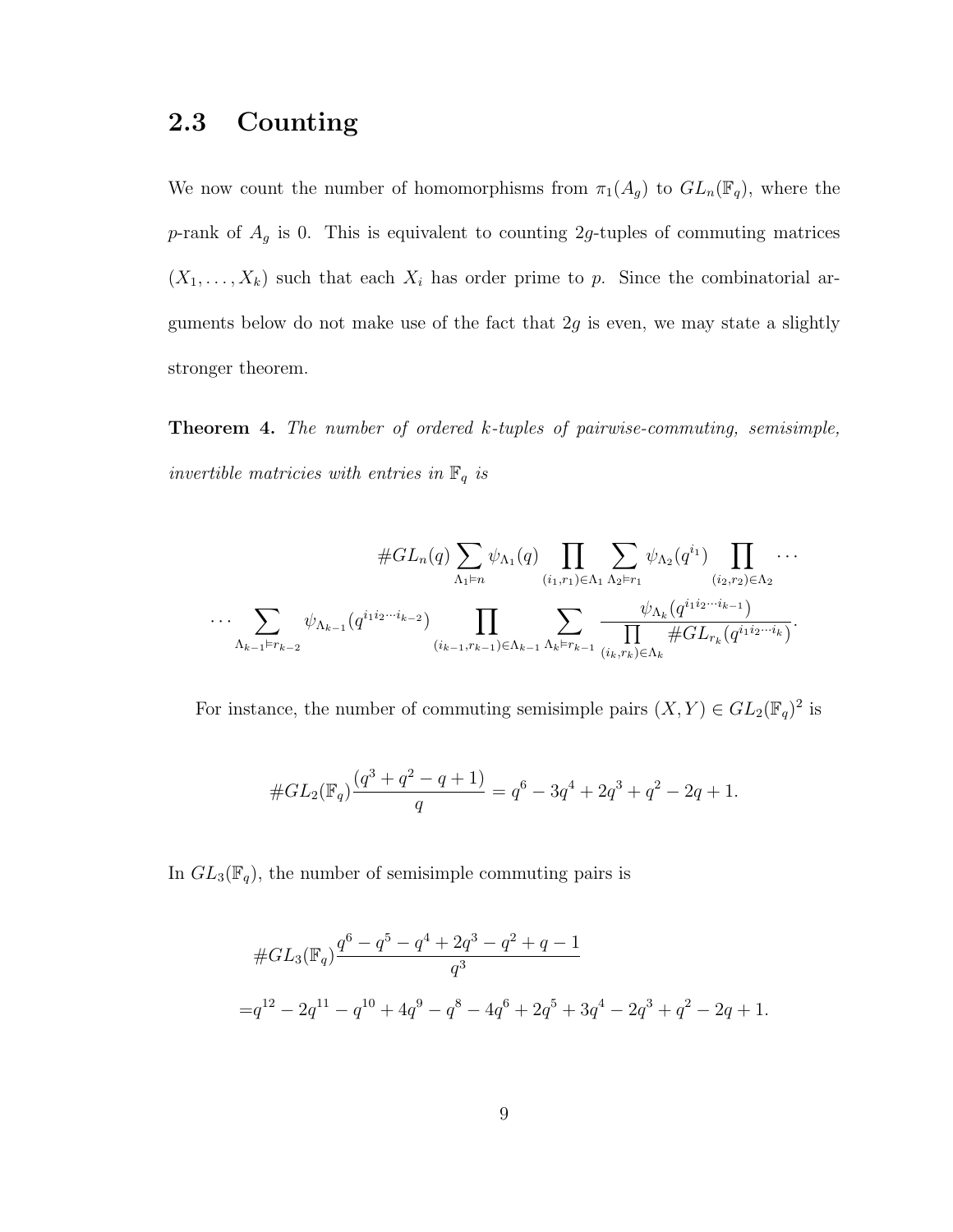*Proof.* We first prove the theorem for  $k = 2$ . Since semisimple matrices are characterized, up to conjugation, by their characteristic polynomials, we associate to each such conjugacy class a type  $\Lambda$ . There are by definition  $\psi_{\Lambda}(q)$  conjugacy classes of type Λ. Suppose  $X_1$  is any matrix of order prime to p, with associated type Λ. A matrix Y commutes with  $X_1$  if and only if Y acts X-equivariantly on  $\mathbb{F}_q^n$ . That is, writing  $\mathbb{F}_q^n$  as a sum of simple modules

$$
\mathbb{F}_q^n \cong \bigoplus_j (\mathbb{F}_q[T]/f_j(T))^{r_j},
$$

the action of Y is a  $\mathbb{F}_q[T]$ -automorphism of each  $(\mathbb{F}_q[T]/f_j(T))^{r_j}$ . Specifying such an action is given by an element of  $GL_{r_j}(\mathbb{F}_{q^{\deg f_j}})$ . The order of the centralizer of a semisimple matrix  $X_1$  with type  $\Lambda$  is thus

$$
\prod_{f_j} \# GL_{r_j}(\mathbb{F}_{q^{\deg f_j}}) = \prod_{(i,r)\in\Lambda} \# GL_r(\mathbb{F}_{q^i}).\tag{2.3.1}
$$

The matrix  $X_2$  commutes with  $X_1$  and also must be semisimple, so  $X_2$  acts semisimply on each  $(\mathbb{F}_q[T]/f_j(T))^{r_j}$ . A semisimple matrix  $Y_j \in GL_{r_j}(\mathbb{F}_{q^{\deg f_j}})$  is determined, up to conjugacy, by its characteristic polynomial, or equivalently by a type  $N = (\nu, \nu^{\ell}) \models r_j$  and a polynomial of type N in  $\mathbb{F}_{q^{\deg f_j}}[T]$ . By the same argument used to compute the cardinality of the centralizer of  $X_1$ , we see that index of the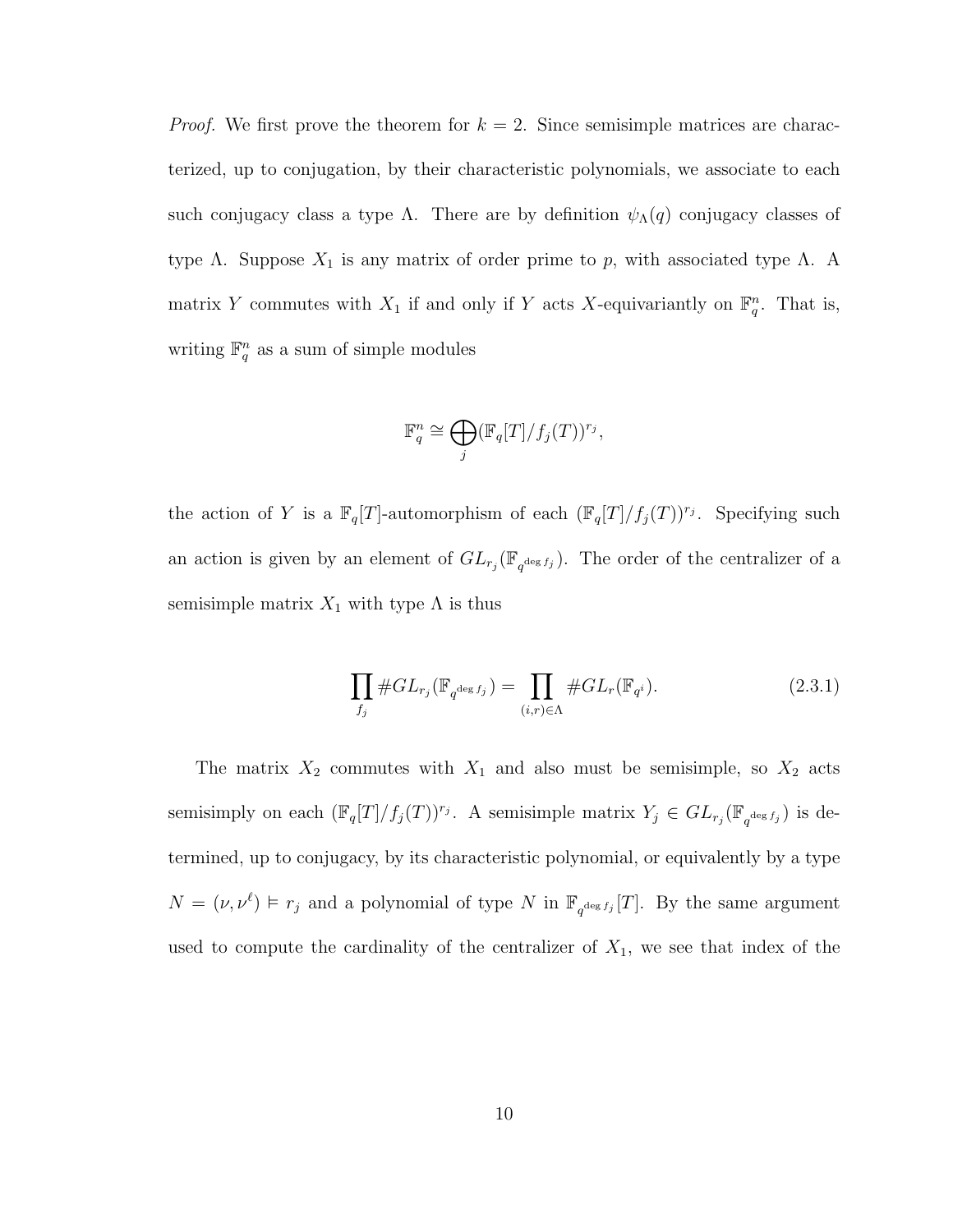centralizer of  $Y_j \in GL_{r_j}(\mathbb{F}_{q^{\deg f_j}})$  is

$$
\frac{\# GL_{r_j}(\mathbb{F}_{q^{\deg f_j}})}{\prod\limits_{(\ell,s)\in N}\# GL_s(\mathbb{F}_{q^{\deg(f_j)\ell}})}
$$

The number of all such  $Y_j$  is therefore

$$
\sum_{N \models r_j} \left( \psi_N(q^{\deg f_j}) \frac{\# GL_{r_j}(\mathbb{F}_{q^{\deg f_j}})}{\prod_{(\ell,\nu) \in N} \# GL_s(\mathbb{F}_{q^{\deg(f_j)\ell}})} \right). \tag{2.3.2}
$$

.

So, if  $X_1$  is semisimple with type  $\Lambda$ , the number of semisimple matrices  $X_2$  commuting with  $X_1$  is

$$
\prod_{f_j} \sum_{N \vDash r_j} \left( \psi_N(q^{\deg f_j}) \frac{\# GL_{r_j}(\mathbb{F}_{q^{\deg f_j}})}{\prod_{(\ell,s) \in N} \# GL_s(\mathbb{F}_{q^{\deg(f_j)\ell}})} \right)
$$
\n
$$
= \prod_{(i,r) \in \Lambda} \sum_{N \vDash r} \left( \psi_N(q^i) \frac{\# GL_r(\mathbb{F}_{q^i})}{\prod_{(\ell,s) \in N} \# GL_s(\mathbb{F}_{q^{i\ell}})} \right).
$$
\n(2.3.3)

Given a semisimple matrix  $X \in GL_n(\mathbb{F}_q)$ , we have just computed both the number of matrices  $(2.3.1)$  that commute with X and the number of semisimple matrices  $(2.3.3)$  that commute with X. Note that both of these numbers depend only on the type associated to X, since the  $\deg(f_j)$ 's are the entries of  $\lambda$ , and the  $r_j$ 's are the entries of the corresponding  $\lambda^{\deg f_j}$ 's.

From these two computations, we see that the number of pairs  $(X_1, X_2)$  of com-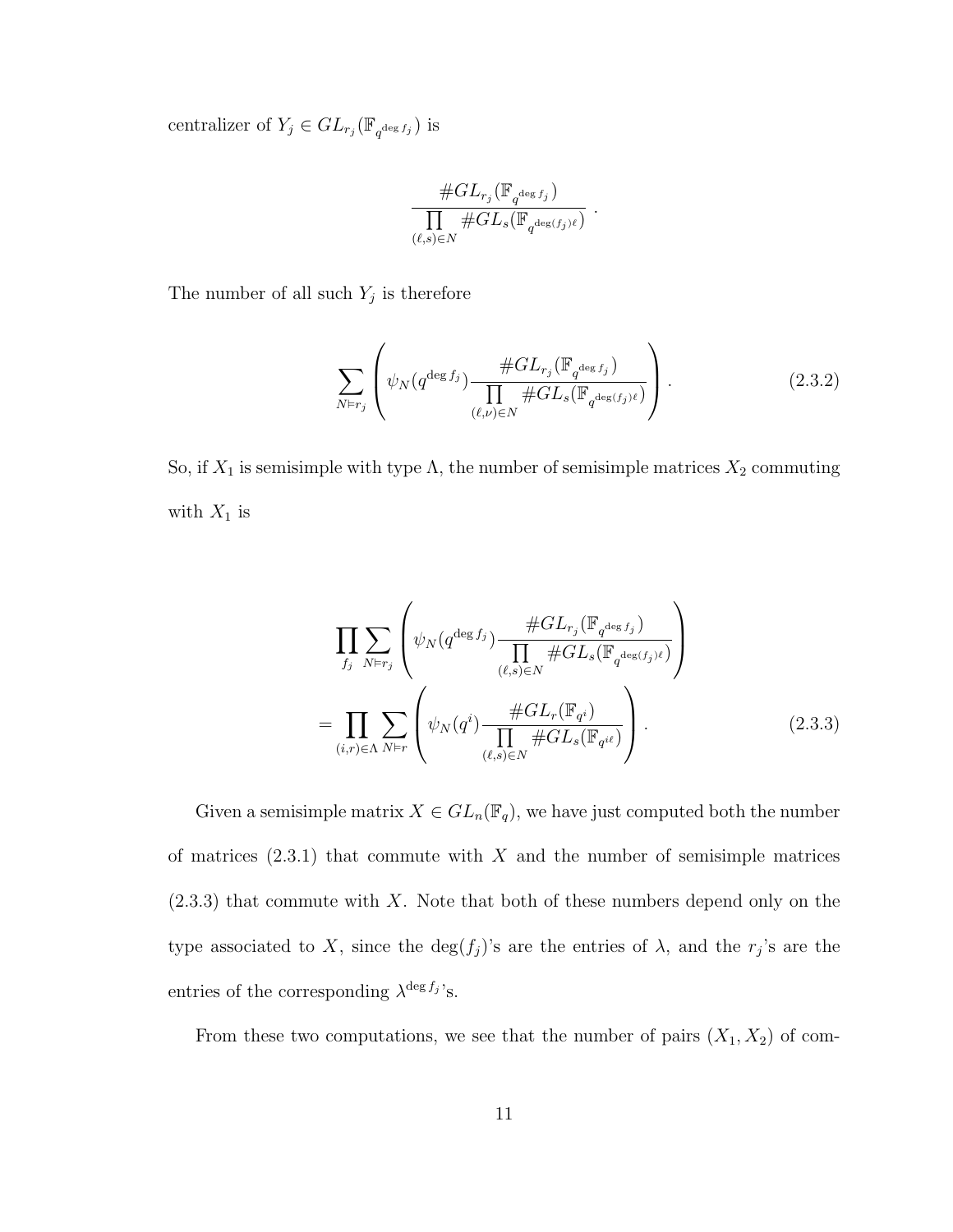muting semisimple matrices in  $GL_n(\mathbb{F}_q)$  is

$$
\sum_{\Lambda \vdash n} \sum_{\psi(\Lambda)} \frac{\# GL_n(\mathbb{F}_q)}{\prod_{(i,r)\in\Lambda} \# GL_r(\mathbb{F}_{q^i})} \prod_{(i,r)\in\Lambda} \sum_{N \vdash r} \left( \psi_N(q^i) \frac{\# GL_r(\mathbb{F}_{q^i})}{\prod_{(\ell,s)\in N} \# GL_s(\mathbb{F}_{q^{i\ell}})} \right) \tag{2.3.4}
$$

where the second sum is taken over polynomials with type  $\Lambda$ . Since

$$
\frac{\#GL_n(\mathbb{F}_q)}{\prod\limits_{(i,r)\in\Lambda}\#GL_r(\mathbb{F}_{q^i})}\prod\limits_{(i,r)\in\Lambda}\sum\limits_{N\vdash r}\left(\psi_N(q^i)\frac{\#GL_r(\mathbb{F}_{q^i})}{\prod\limits_{(\ell,s)\in N}\#GL_s(\mathbb{F}_{q^{i\ell}})}\right)
$$

depends only on  $\Lambda$ , we may simplify  $(2.3.4)$  by replacing the second summation with multiplication by  $\psi_{\Lambda}(q)$ . Thus (2.3.4) simplifies to

$$
#GL_n(\mathbb{F}_q)\sum_{\Lambda \vDash n} \psi_{\Lambda}(q) \prod_{(i,r)\in \Lambda} \sum_{N \vDash r} \frac{\psi_N(q^i)}{\prod_{(\ell,s)\in N} #GL_s(\mathbb{F}_{q^{i\ell}})}.
$$
\n(2.3.5)

We now continue by induction. Suppose the number of pairwise commuting  $(k-1)$ -tuples of semisimple elements of  $GL_n(\mathbb{F}_q)$  is

$$
\#GL_n(q) \sum_{\Lambda_1 \vdash n} \psi_{\Lambda_1}(q) \prod_{(i_1,r_1) \in \Lambda_1} \sum_{\Lambda_2 \vdash r_1} \psi_{\Lambda_2}(q^{i_1}) \prod_{(i_2,r_2) \in \Lambda_2} \cdots
$$
  

$$
\cdots \sum_{\Lambda_{k-2} \vdash r_{k-3}} \psi_{\Lambda_{k-2}}(q^{i_1 i_2 \cdots i_{k-3}}) \prod_{(i_{k-2},r_{k-2}) \in \Lambda_{k-2}} \sum_{\Lambda_{k-1} \vdash r_{k-2}} \frac{\psi_{\Lambda_{k-1}}(q^{i_1 i_2 \cdots i_{k-2}})}{\prod_{(i_{k-1},r_{k-1}) \in \Lambda_{k-1}} \#GL_{r_{k-1}}(q^{i_1 i_2 \cdots i_{k-1}})}.
$$

Suppose further that for each possible action of  $X_1, \ldots, X_{k-1}$  on  $\mathbb{F}_q^n$ , the action of  $X_{k-1}$  on an isotypic summands of the  $\mathbb{F}_q[X_1,\ldots,X_{k-2}]$ -module  $\mathbb{F}_q^n$  has characteristic polynomials of type  $\Lambda_{k-1}$  as above when these isotypic summands are viewed as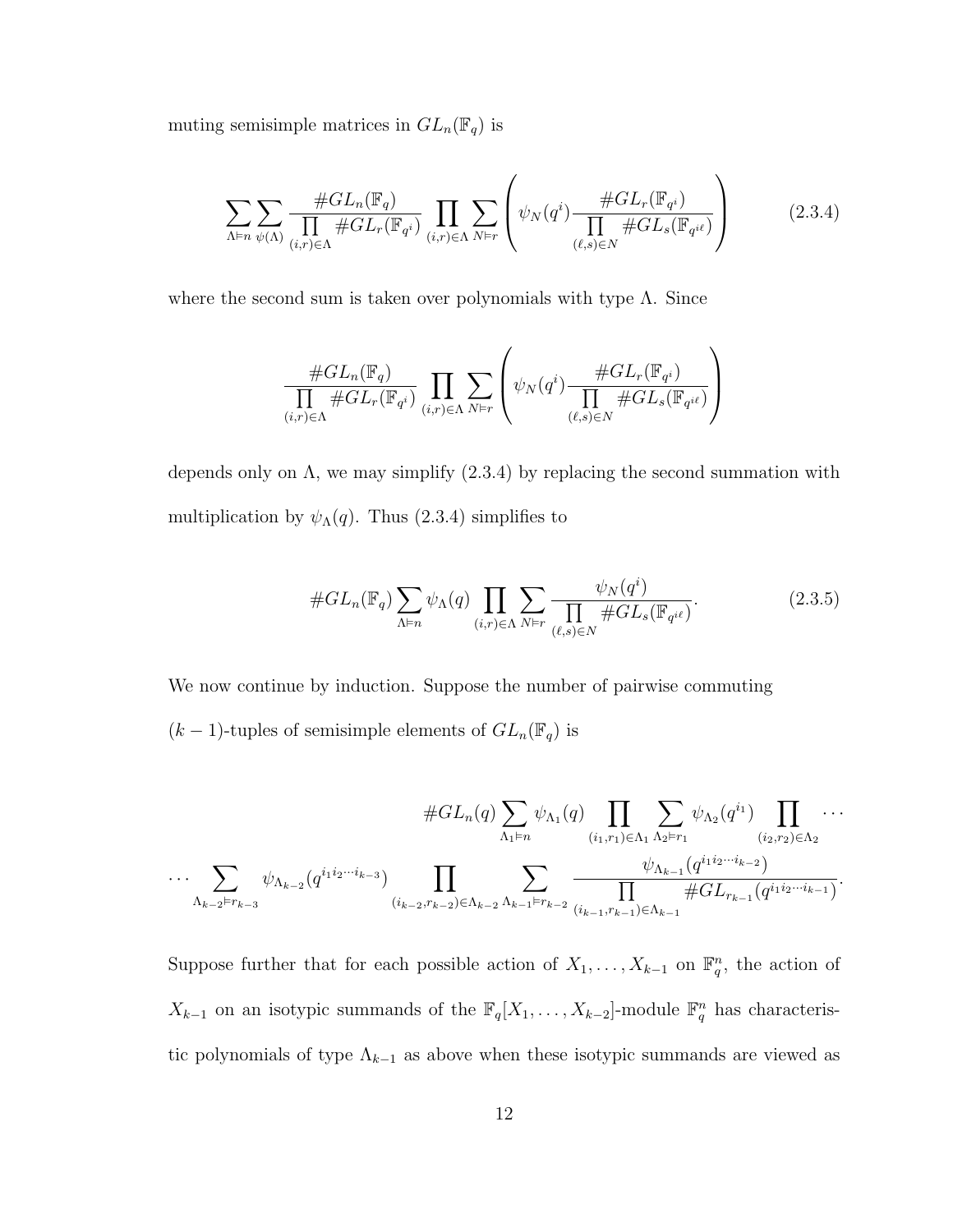$\mathbb{F}_{q^{i_1 i_2 \cdots i_{k-2}}}$ -vector spaces. (We note that  $\Lambda_{2k-1}$  may be different for different summands; indeed,  $\Lambda_{k-1} \models r_{k-2}$ , and the symbol  $r_{k-2}$  takes on different values in different terms of the above formula).

Since  $X_k$  commutes with each  $X_{\ell}$ ,  $1 \leq \ell < k$ , then  $X_k$  acts on  $\mathbb{F}_q^n$  by acting on each isotypic summand, which by induction are  $\mathbb{F}_{q^{i_1 i_2 \cdots i_{k-2}}}[X_{k-1}]$ -modules, or  $\mathbb{F}_{q^{i_1 i_2 \cdots i_{k-1}}}$ vector spaces of dimension  $r_{k-1}$ . There are

$$
\sum_{\Lambda_k \vDash r_{k-1}} \psi_{\Lambda_k}(q^{i_1 i_2 \cdots i_{k-1}})
$$

conjugacy classes of semisimple elements of  $GL_{r_{k-1}}(\mathbb{F}_{q^{i_1 i_2 \cdots i_{k-1}}})$ . By (2.3.1), each conjugacy class has

$$
\frac{\# GL_{r_{k-1}}(\mathbb{F}_{q^{i_1 i_2 \cdots i_{k-1}}})}{\prod\limits_{(i_k,r_k)\in\Lambda_k} \# GL_{r_k}(\mathbb{F}_{q^{i_1 i_2 \cdots i_k}})}
$$

elements, for a total of

$$
F(r_{k-1}) = \sum_{\Lambda_k \vdash r_{k-1}} \psi_{\Lambda_k}(q^{i_1 i_2 \cdots i_{k-1}}) \frac{\# GL_{r_{k-1}}(\mathbb{F}_{q^{i_1 i_2 \cdots i_{k-1}}})}{\prod_{(i_k, r_k) \in \Lambda_k} \# GL_{r_k}(\mathbb{F}_{q^{i_1 i_2 \cdots i_k}})}
$$

possible  $X_k$ -actions on  $\mathbb{F}^{r_{k-1}}_{a_1^{i_1}i_2}$  $\frac{r_{k-1}}{q^{i_1 i_2 \cdots i_{k-1}}}$ . So by induction, the number of pairwise-commuting k-tuples of semisimple matrices in  $GL_n(\mathbb{F}_q)$  is

$$
\#GL_n(q)\sum_{\Lambda_1\models n}\psi_{\Lambda_1}(q)\prod_{(i_1,r_1)\in\Lambda_1}\sum_{\Lambda_2\models r_1}\psi_{\Lambda_2}(q^{i_1})\prod_{(i_2,r_2)\in\Lambda_2}\cdots
$$
  

$$
\cdots \sum_{\Lambda_{k-1}\models r_{k-2}}\psi_{\Lambda_{k-1}}(q^{i_1\cdots i_{k-2}})\prod_{(i_{k-1},r_{k-1})\in\Lambda_{k-1}}\frac{1}{\#GL_{r_{k-1}}(q^{i_1\cdots i_{k-1}})}F(r_{k-1}).
$$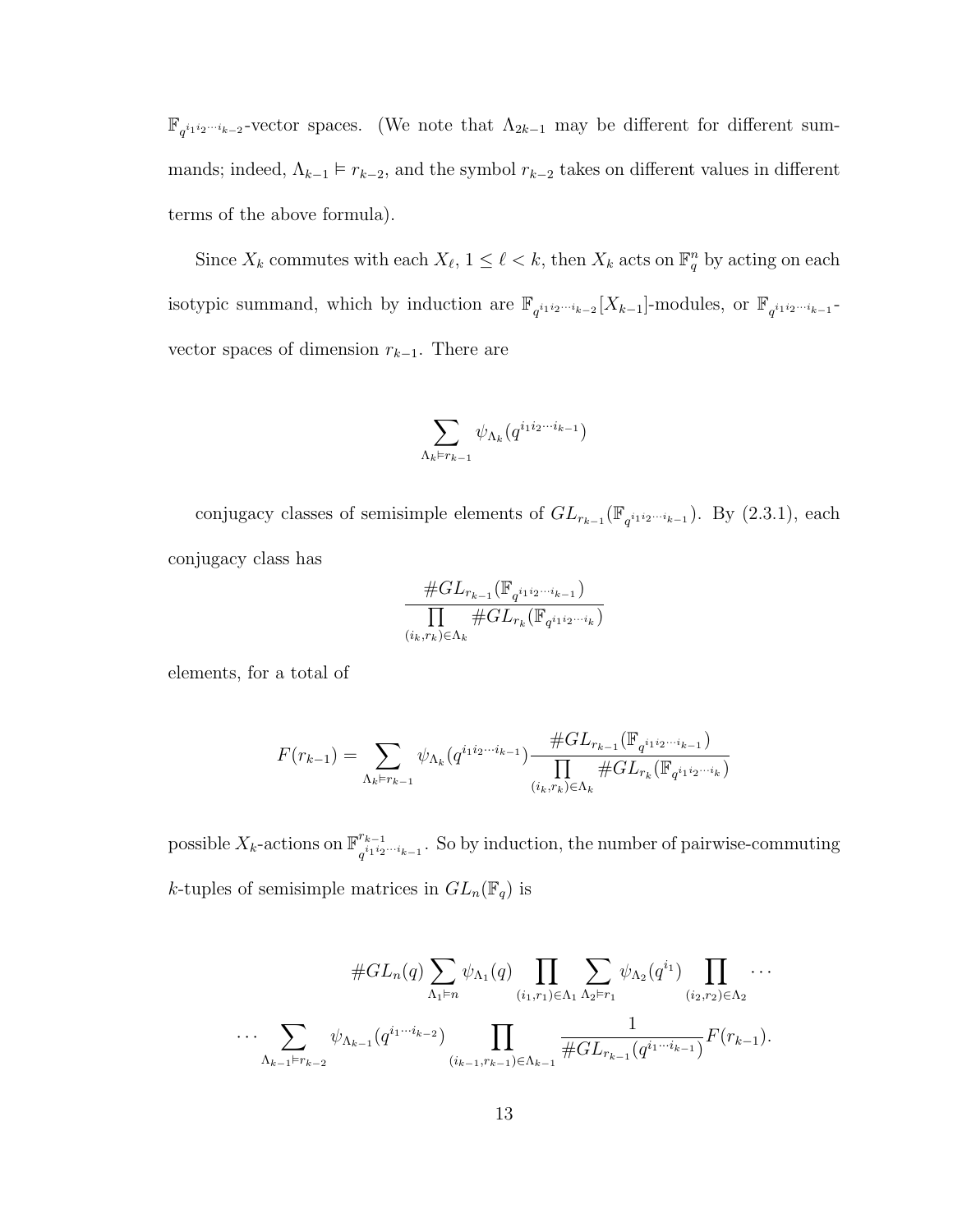Canceling factors of  $#GL_{r_{k-1}}(q^{i_1\cdots i_{k-1}})$ , the above formula simplifies to the statement of the theorem.  $\Box$ 

**Observation.** From the proof, we see that the formula in Theorem  $\lambda$  is polynomial in q. This polynomial depends on  $n$  and  $k$ , but not on the characteristic.

The next theorem computes  $\#\, \text{Hom}(\pi_1(A_g), GL_n(\mathbb{F}_q))$  when the p-rank of  $A_g$  is 1.

Theorem 5. The number of ordered k-tuples of invertible, pairwise-commuting matrices  $(X_1, \ldots, X_{k-1}, Y)$  such that the  $X_i$  are all semisimple is

$$
\#GL_n(q)\sum_{\Lambda_1\models n}\psi_{\Lambda_1}(q)\prod_{(i_1,r_1)\in\Lambda_1}\sum_{\Lambda_2\models r_1}\psi_{\Lambda_2}(q^{i_1})\prod_{(i_2,r_2)\in\Lambda_2}\cdots
$$
  

$$
\cdots \sum_{\Lambda_{k-2}\vdash r_{k-3}}\psi_{\Lambda_{k-2}}(q^{i_1i_2\cdots i_{k-3}})\prod_{(i_{k-2},r_{k-2})\in\Lambda_{k-2}}(q^{i_1\cdots i_{k-2}}-1)(q^{i_1\cdots i_{k-2}})^{r_{k-2}-1}.
$$

Proof. As in the inductive step of the theorem, we assume the number of pairwise commuting  $(k-2)$ -tuples of semisimple elements of  $GL_n(\mathbb{F}_q)$  is

$$
\#GL_n(q) \sum_{\Lambda_1 \vdash n} \psi_{\Lambda_1}(q) \prod_{(i_1,r_1) \in \Lambda_1} \sum_{\Lambda_2 \vdash r_1} \psi_{\Lambda_2}(q^{i_1}) \prod_{(i_2,r_2) \in \Lambda_2} \cdots
$$
  

$$
\cdots \sum_{\Lambda_{k-3} \vdash r_{k-4}} \psi_{\Lambda_{k-3}}(q^{i_1 i_2 \cdots i_{k-4}}) \prod_{(i_{k-3},r_{k-3}) \in \Lambda_{k-3}} \sum_{\Lambda_{k-2} \vdash r_{k-3}} \frac{\psi_{\Lambda_{k-2}}(q^{i_1 i_2 \cdots i_{k-3}})}{\prod_{(i_{k-2},r_{k-2}) \in \Lambda_{k-2}} \#GL_{r_{k-2}}(q^{i_1 i_2 \cdots i_{k-2}})}.
$$

As before, for each possible action of  $X_1, \ldots, X_{k-2}$  on  $\mathbb{F}_q^n$ , the action of  $X_{k-2}$  on an isotypic summands of the  $\mathbb{F}_q[X_1, \ldots, X_{k-3}]$ -module  $\mathbb{F}_q^n$  has characteristic polynomials of type  $\Lambda_{k-2}$  as above when these isotypic summands are viewed as  $\mathbb{F}_{q^{i_1 i_2 \cdots i_{k-3}}}$ -vector spaces.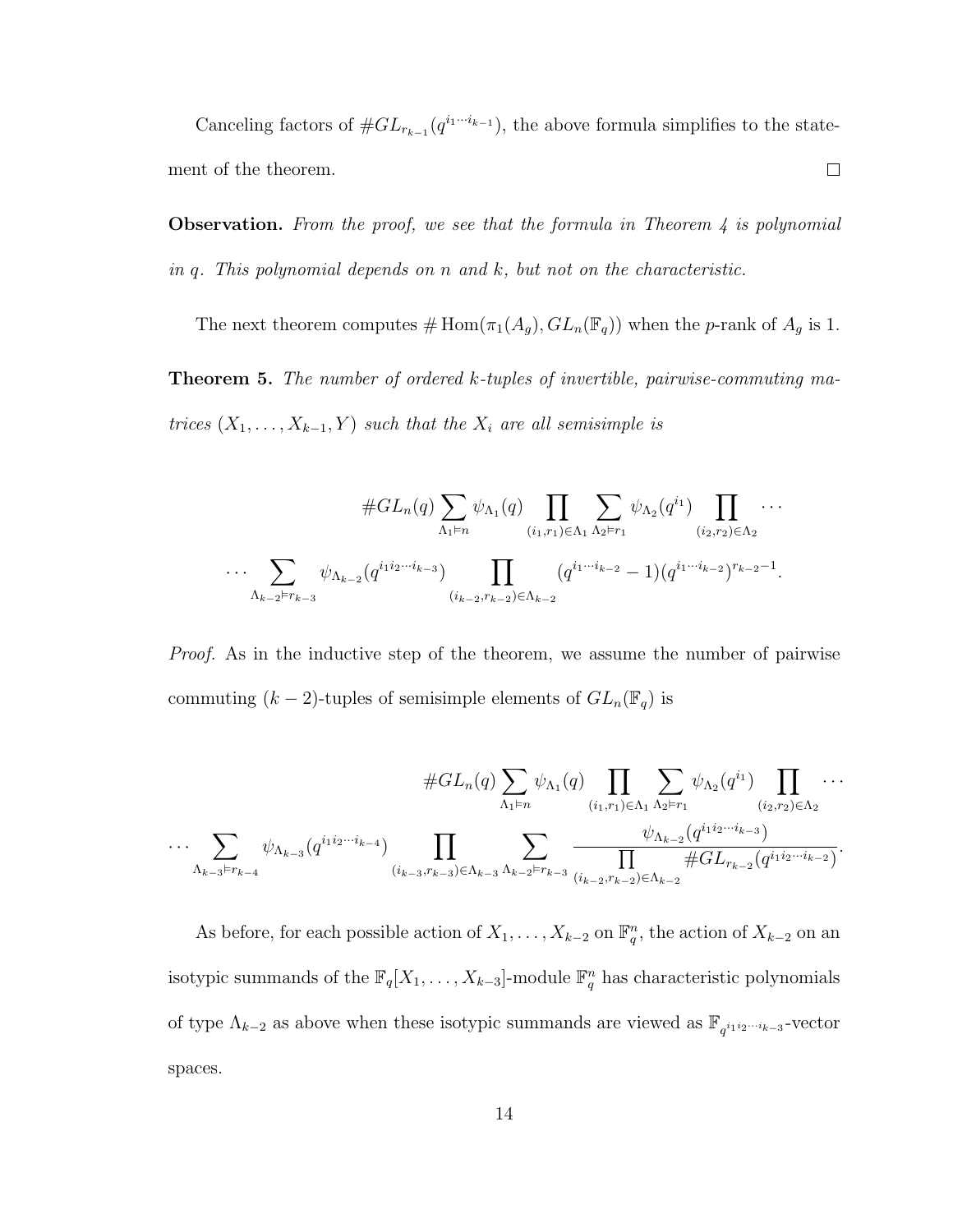Thus it suffices to count the number of pairs  $X_{k-1}$ , Y which act on each isotypic summand of the  $\mathbb{F}_q[X_1,\ldots,X_{k-2}]$ -module  $\mathbb{F}_q^n$ . By assumption, these summands are of the form  $\mathbb{F}^{r_{k-2}}_{i_1...i_k}$  $q^{i_1\cdot\cdot\cdot i_{k-2}}\cdot$ 

Let 0 be the orbit, under the conjugation action in  $GL_{r_{k-2}}(\mathbb{F}_{q^{i_1\cdots i_{k-2}}})$ , of a matrix of order prime-to-p. Given any  $X_{k-1}$ , we will denote by A its restriction to the isotypic summand in question, and similarly  $B$  will denote the restriction of  $Y$ . For any  $A \in \mathcal{O}$ , the number of nonsingular matrices B that commute with A is the order of the centralizer of A. The number of elements in  $\mathcal O$  is the index of the centralizer of A. Thus there are precisely  $#GL_{r_{k-2}}(\mathbb{F}_{q^{i_1\cdots i_{k-2}}})$  pairs  $(A, B)$  such that A and B commute and  $A \in \mathcal{O}$ . So to compute the number of pairs  $(A, B)$  with  $[A, B] = 1$  and  $|A|$  prime to p, we need only count the number of possible conjugacy classes A. These are in bijection with characteristic polynomials, of which there are  $(q^{i_1\cdots i_{k-2}})^{r_{k-2}-1}(q^{i_1\cdots i_{k-2}}-1).$ 

Thus the number of pairwise commuting k-tuples of invertible  $n \times n$  matrices  $(X_1, \ldots, X_{k-1}, Y)$ , of which all but possibly the last have order prime to p, is

$$
\#GL_n(q) \sum_{\Lambda_1 \vDash n} \psi_{\Lambda_1}(q) \prod_{(i_1,r_1) \in \Lambda_1} \sum_{\Lambda_2 \vDash r_1} \psi_{\Lambda_2}(q^{i_1}) \prod_{(i_2,r_2) \in \Lambda_2} \cdots
$$
  

$$
\cdots \sum_{\Lambda_{k-3} \vDash r_{k-4}} \psi_{\Lambda_{k-3}}(q^{i_1 \cdots i_{k-4}}) \prod_{(i_{k-3},r_{k-3}) \in \Lambda_{k-3}} \sum_{\Lambda_{k-2} \vDash r_{k-3}} \frac{\psi_{\Lambda_{k-2}}(q^{i_1 \cdots i_{k-3}}) \#(A,B)}{\prod_{(i_{k-2},r_{k-2}) \in \Lambda_{k-2}} \#GL_{r_{k-2}}(q^{i_1 \cdots i_{k-2}})},
$$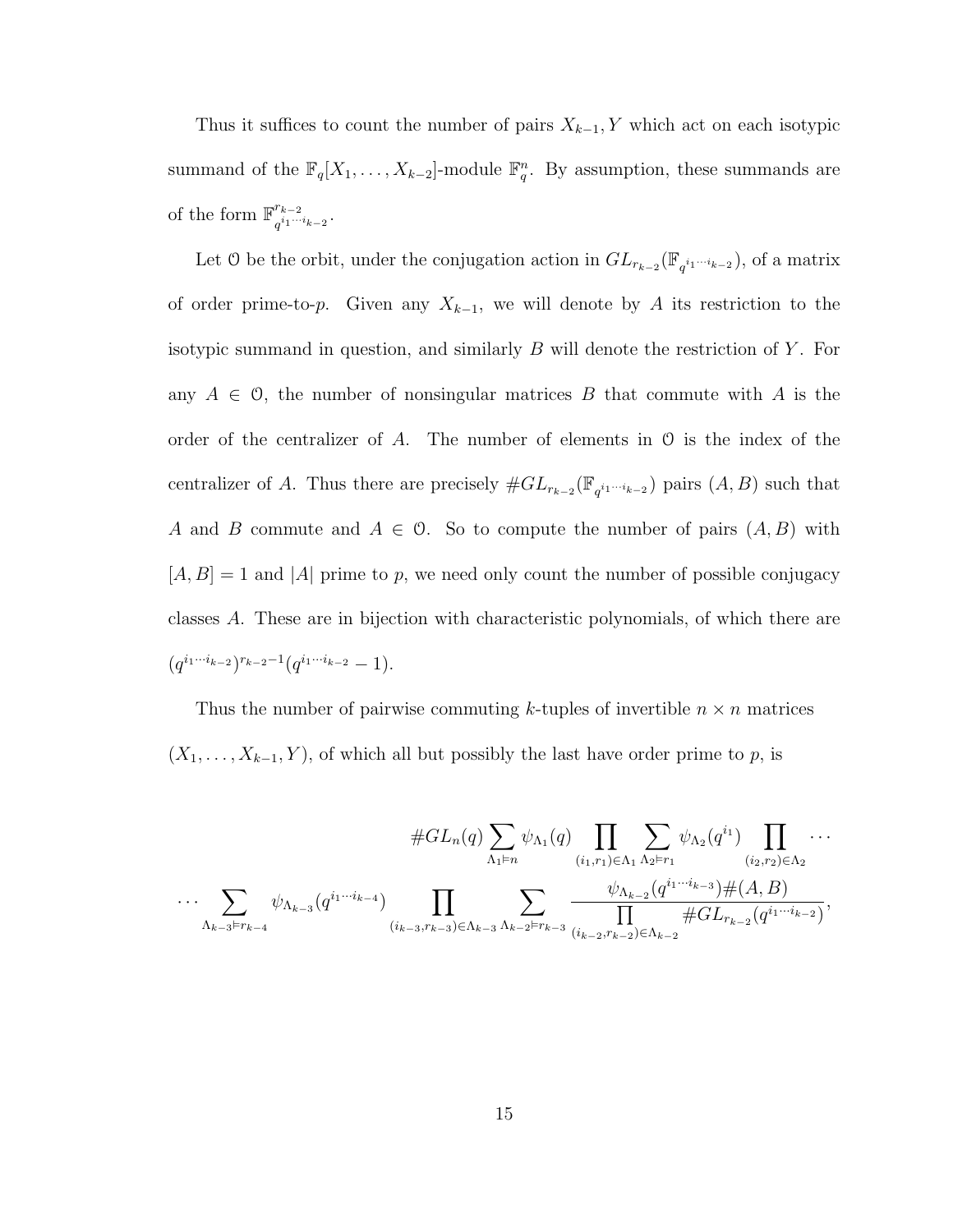where

$$
#(A,B) = \prod_{(i_{k-2},r_{k-2}) \in \Lambda_{k-2}} #GL_{r_{k-2}}(\mathbb{F}_{q i_1 \cdots i_{k-2}})(q^{i_1 \cdots i_{k-2}})^{r_{k-2}-1}(q^{i_1 \cdots i_{k-2}}-1).
$$

 $\Box$ 

After cancellation we arrive at the statement of the theorem.

Theorem 6. The number of conjugacy classes of k-tuples of pairwise-commuting, invertible, semisimple matrices is

$$
\# \{(X_1, \ldots, X_k)\} / \sim =
$$
  

$$
\sum_{\Lambda_1 \vdash n} \psi_{\Lambda_1}(q) \prod_{(i_1, r_1) \in \Lambda_1} \sum_{\Lambda_2 \vdash r_1} \psi_{\Lambda_2}(q^{i_1}) \prod_{(i_2, r_2) \in \Lambda_2} \cdots
$$
  

$$
\cdots \sum_{\Lambda_{k-1} \vdash r_{k-2}} \psi_{\Lambda_{k-1}}(q^{i_1 i_2 \cdots i_{k-2}}) \prod_{(i_{k-1}, r_{k-1}) \in \Lambda_{k-1}} (q^{i_1 \cdots i_{k-1}})^{r_{k-1}-1} (q^{i_1 \cdots i_{k-1}} - 1).
$$

*Proof.* Observe that  $Y \in GL_n(\mathbb{F}_q)$  stabilizes  $(X_1, \ldots, X_k)$  if and only if it commutes with each  $X_{\ell}$ . Writing  $Z(X_1, \ldots, X_k)$  for the order of the stabilizer of  $(X_1, \ldots, X_k)$ and applying the orbit-stabilizer lemma,

$$
\# \{ (X_1, \ldots, X_k) \} / \sim = \sum_{\{ (X_1, \ldots, X_k) \}} \frac{Z(X_1, \ldots, X_k)}{\# GL_n(\mathbb{F}_q)}
$$

$$
= \frac{1}{\# GL_n(\mathbb{F}_q)} \sum_{\{ (X_1, \ldots, X_k) \}} Z(X_1, \ldots, X_k)
$$

$$
= \frac{1}{\# GL_n(\mathbb{F}_q)} \sum_{\{ (X_1, \ldots, X_k, Y) \}} 1
$$

where the last sum is taken over  $k+1$ -tuples pairwise commuting semisimple matrices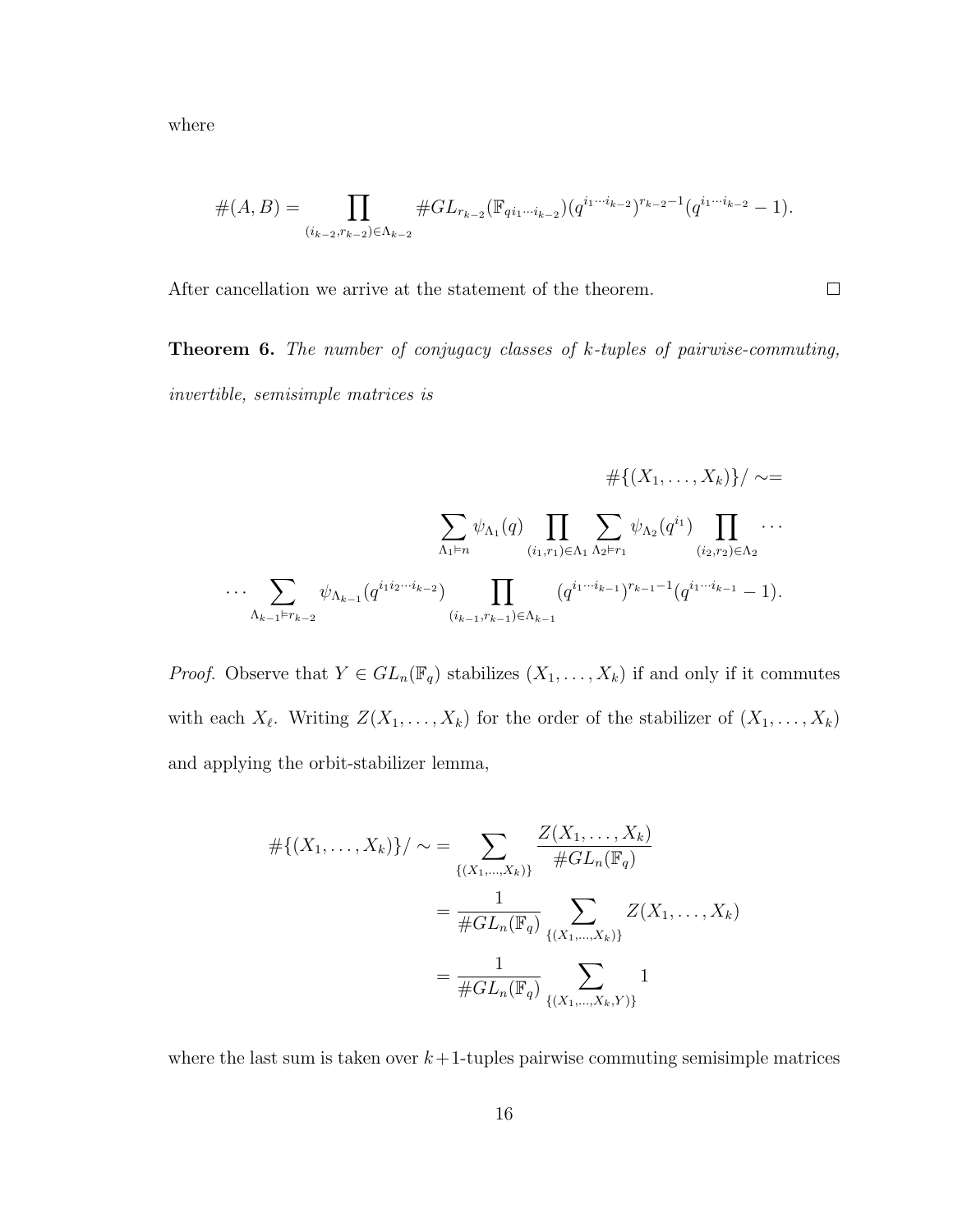$(X_1, \ldots, X_k, Y)$  with all  $X_\ell$  semisimple. The value of this sum was computed in Theorem 5.  $\Box$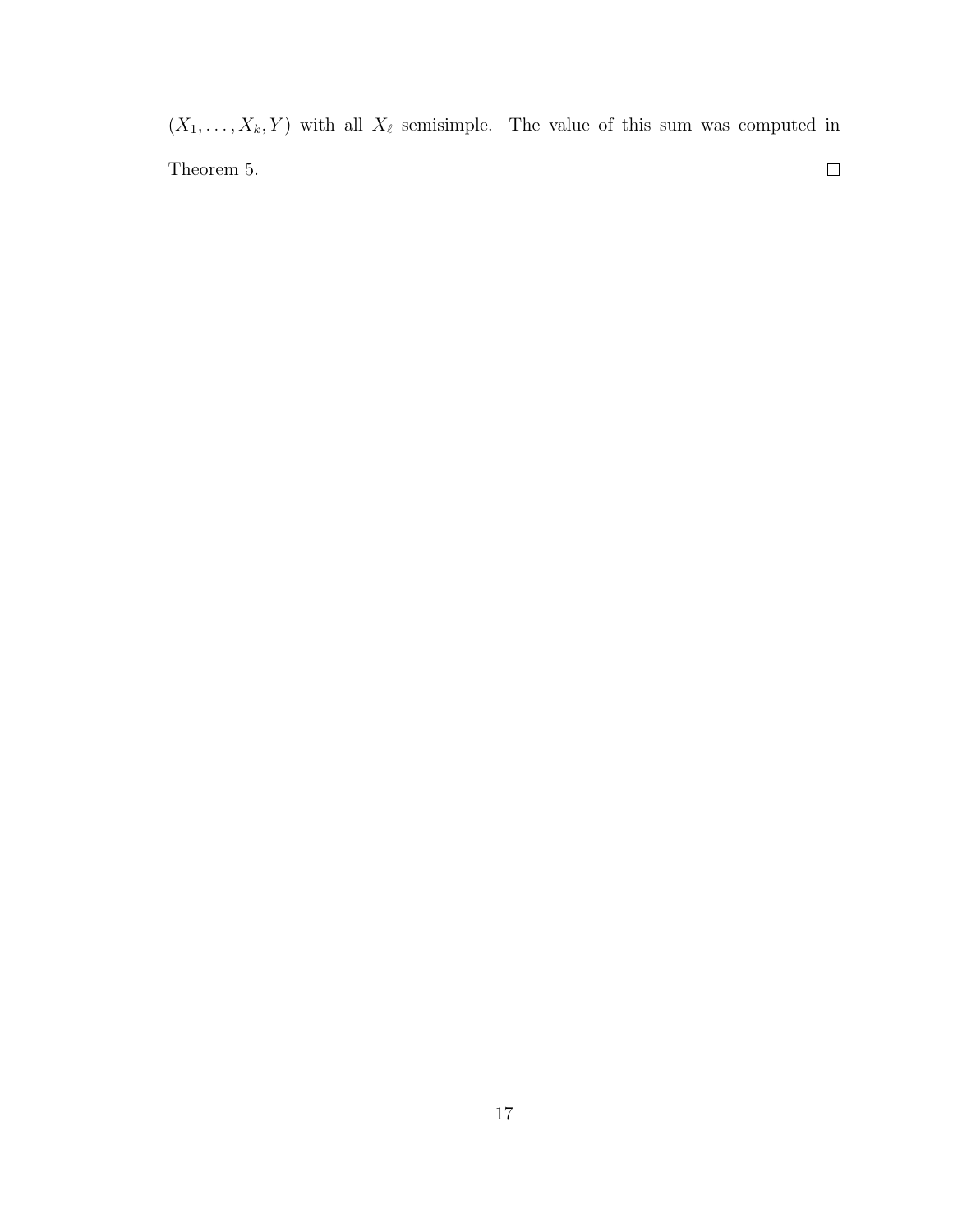#### Chapter 3

### The Space of Representations

In this chapter,  $A_g$  will be an abelian variety with p-rank 0, as before. However, all statements apply if the p-rank of  $A<sub>g</sub>$  is 1, mutatis mutandi. All schemes below are reduced. Recall that a subset of affine (or projective) space is said to be constructable if it may be expressed as a Boolean combination of Zariski-closed sets. [9]

Fix n, and let  $R = \text{Hom}(\pi_1(A_g), GL_n(\overline{\mathbb{F}}_q))$ . Recall that a representation of  $\pi_1(A_g)$ is given by a choice of 2g invertible matrices  $X^k$ ,  $1 \leq i \leq 2g$ , such that these matrices are pairwise commuting and each have order relatively prime to p. Assigning a matrix  $(X_{ij}^k)_{1\le i,j\le n}$  to each generator, we may view R as a subset of  $\mathbb{A}^{2gn^2}$ .

We will now show that for fixed n and g, the set  $R = \text{Hom}(\pi_1(A_g), GL_n(\overline{\mathbb{F}}_q))$  of all representations may be considered a constructible set.

#### Proposition 7. R is constructable.

Proof. The requirement that the matrices pairwise commute defines a closed affine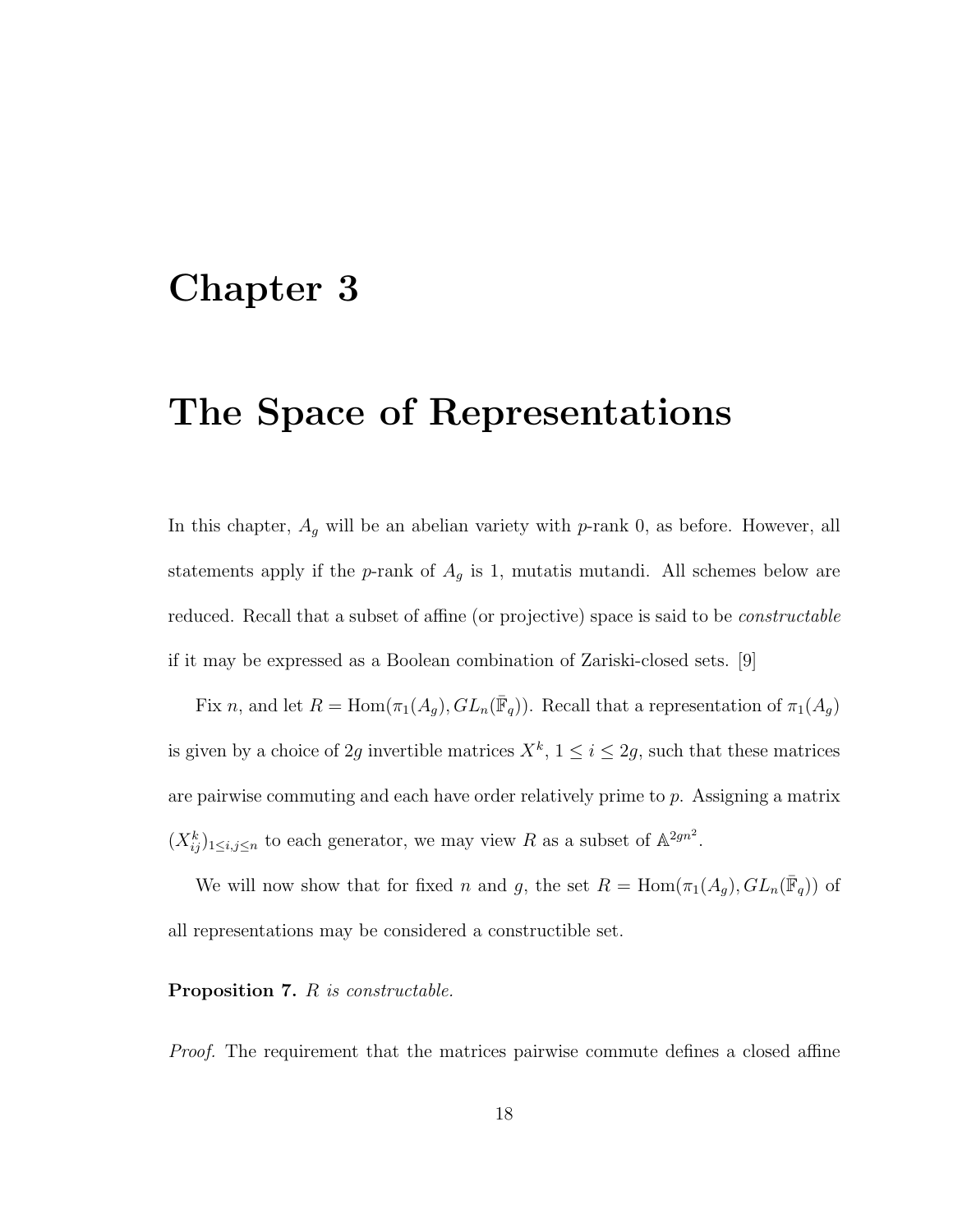subscheme. We may specify that the matrices are (simultaneously) diagonalizable with the statement that there exists an invertible matrix C (with coordinates  $C^{i,j}$ ,  $1 \leq i, j \leq n$ ) so that  $CX^kC^{-1}$  is diagonal for each k. This last statement requires an existential quantifier, and thus does not necessarily define a subscheme, but it is a first order statement in the sense of model theory, and hence the space of representations is a definable subset of  $\mathbb{A}^{2gn^2}$ . Since the theory of algebraically closed fields admits quantifier elimination, [9] every definable set is in fact constructable, i.e. a Boolean combination of closed subschemes.  $\Box$ 

Alternatively, since we are considering simultaneously diagonalizable matrices, one may write the diagonalization of each  $X_k$  as an element of a torus, and then define a morphism  $GL_n \times \mathbb{G}_m^{2gn} \to \mathbb{A}^{2gn^2}$ ,  $(C, X_1, \ldots, X_{2g}) \mapsto (C^{-1}X_1C, \ldots, C^{-1}X_{2g}C)$ . By Chevalley's Theorem,  $[9]$  the image of this morphism, which is equal to  $R$ , is constructable.  $\Box$ 

Since R is constructable, we may write  $R = (R_1 - R'_1) \cup (R_2 - R'_2) \cup ... \cup (R_t - R'_t)$ , where each  $R_i$  is a projective variety and  $R'_i$  is a (possibly empty) closed subscheme of  $R_i$ . Alternatively, since R is contained in affine space, we may choose each  $R_i$  and  $R'_i$  to be affine.

**Proposition 8.** Let  $P(T)$  be the polynomial such that  $P(q) = \#R(\mathbb{F}_q)$ , the number of  $\mathbb{F}_q$ -rational points of R. Then  $P(T) \in \mathbb{Z}[T]$ .

This argument is not new, and can be found in the appendix of [5] by Katz.

*Proof.* Chose q so that each  $R_i$  and  $R'_i$  is defined over  $\mathbb{F}_q$ . Let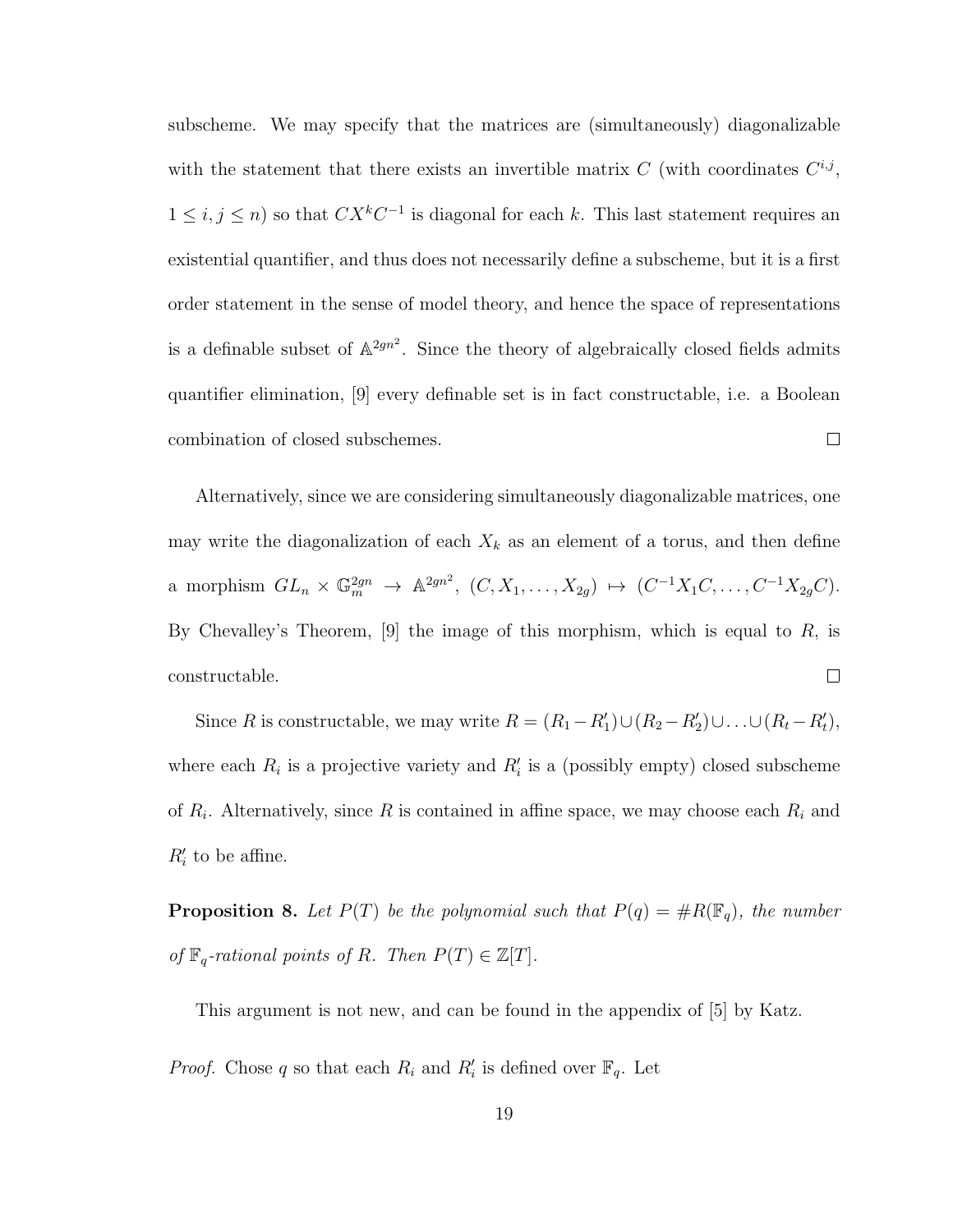$P(T) = a_0 + a_1 T + \dots + a_d T^d$ . Then the zeta function  $Z(R, T)$  is defined to be

$$
Z(R,T) = \exp\left(\sum_{n=0}^{\infty} R(\mathbb{F}_{q^n})T^n/n\right) = \exp\left(\sum_{n=0}^{\infty} P(q^n)T^n/n\right)
$$

On the other hand, each  $R_i$  and  $R'_i$  is a projective variety, each  $Z(R_i, T)$  and  $Z(R'_i, T)$ is rational, and

$$
Z(R,T) = \prod_i \frac{Z(R_i,T)}{Z(R'_i,T)}.
$$

Writing

$$
Z(R,T) = \frac{(1 - \alpha_1 T) \cdots (1 - \alpha_r T)}{(1 - \beta_1 T) \cdots (1 - \beta_s T)}
$$

in lowest terms and taking logs, we see that

$$
\sum_{j=1}^{r} \log(1 - \alpha_j T) - \sum_{k=1}^{s} \log(1 - \beta_k T) = \log Z(R, T)
$$
  
= 
$$
\sum_{n=0}^{\infty} P(q^n) T^n/n
$$
  
= 
$$
\sum_{n=0}^{\infty} \sum_{i=0}^{d} a_i q^{in} T^n/n.
$$

And so, taking derivatives,

$$
\sum_{k=1}^{s} \frac{\beta_k}{1 - \beta_k T} - \sum_{j=1}^{r} \frac{\alpha_j}{1 - \alpha_j T} = \frac{\partial}{\partial T} Z(R, T) = \sum_{n=0}^{\infty} \sum_{i=1}^{d} a_i q^{in} T^{n-1} = \sum_{i=1}^{d} \frac{a_i q^i}{1 - q^i T}.
$$

Comparing poles, each  $\alpha_j$  and  $\beta_k$  must be a power of q. Comparing numerators we see that for each *i*, either  $a_i$  is the number of k such that  $\beta_k = q^i$ , or  $-a_i$  is the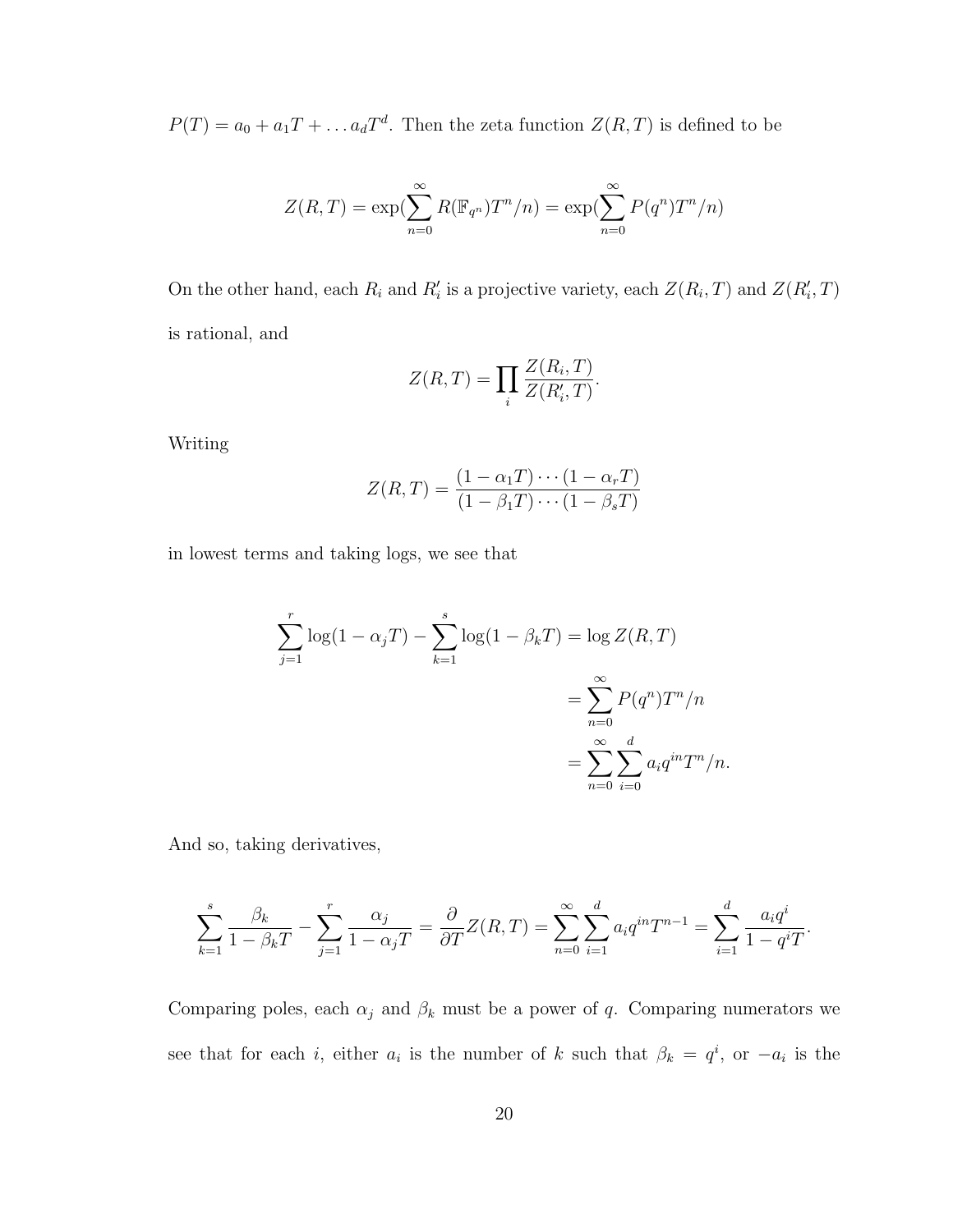number of j for which  $\alpha_j = q^i$ .

From the above proof, we see that the leading coefficient of  $P(T)$  is the multiplicity of  $(1 - \beta_s T)$  in the denominator of  $Z(R, T)$ .

**Theorem 9** (R. Guralnick, B. Sethuraman [4]). Let V be the variety of commuting k-tuples of  $n \times n$  matrices. If  $\Delta \subset V$  denotes the union of the discriminant loci, i.e. the set on which at least one matrix has a repeated eigenvalue, then the the closure of  $R - \Delta$  is an irreducible component of V. The dimension of this component is  $n^2 + (k-1)n$ .

**Corollary 10.** The degree of  $P(T)$  is at least  $n^2 + (2g - 1)n$ .

*Proof.* Let  $D \subset V$  be the union of the determinant loci, the set on which at least one matrix is not invertible. Note that  $V \supset R \supset V - (\Delta \cup D)$ . Then we may decompose  $R = (R_1 - R_1') \cup (R_2 - R_2') \cup ... \cup (R_t - R_t')$ , where  $R_1$  is the closure of  $V - \Delta$ ,  $R_1' = \Delta \cup D$ , and all  $R_i \subset (\Delta \cup D)$  for all  $i > 1$ . By theorem 9, the closure of  $R_1 - \Delta$  is irreducible, and is thus equal to the closure of  $R_1 - (\Delta \cup D)$  because D is closed. From the proof of Proposition 8, the degree of  $P(T)$  is  $\sup_i \dim R_i$ , and  $\dim R_1 = n^2 + (k-1).$  $\Box$ 

**Theorem 11** (Gerstenhaber  $[2]$ ). The variety of commuting pairs of matrices is irreducible.

**Corollary 12.** When  $g = 1$ ,  $P(T)$  is monic of degree  $n^2 + (2g - 1)n$ .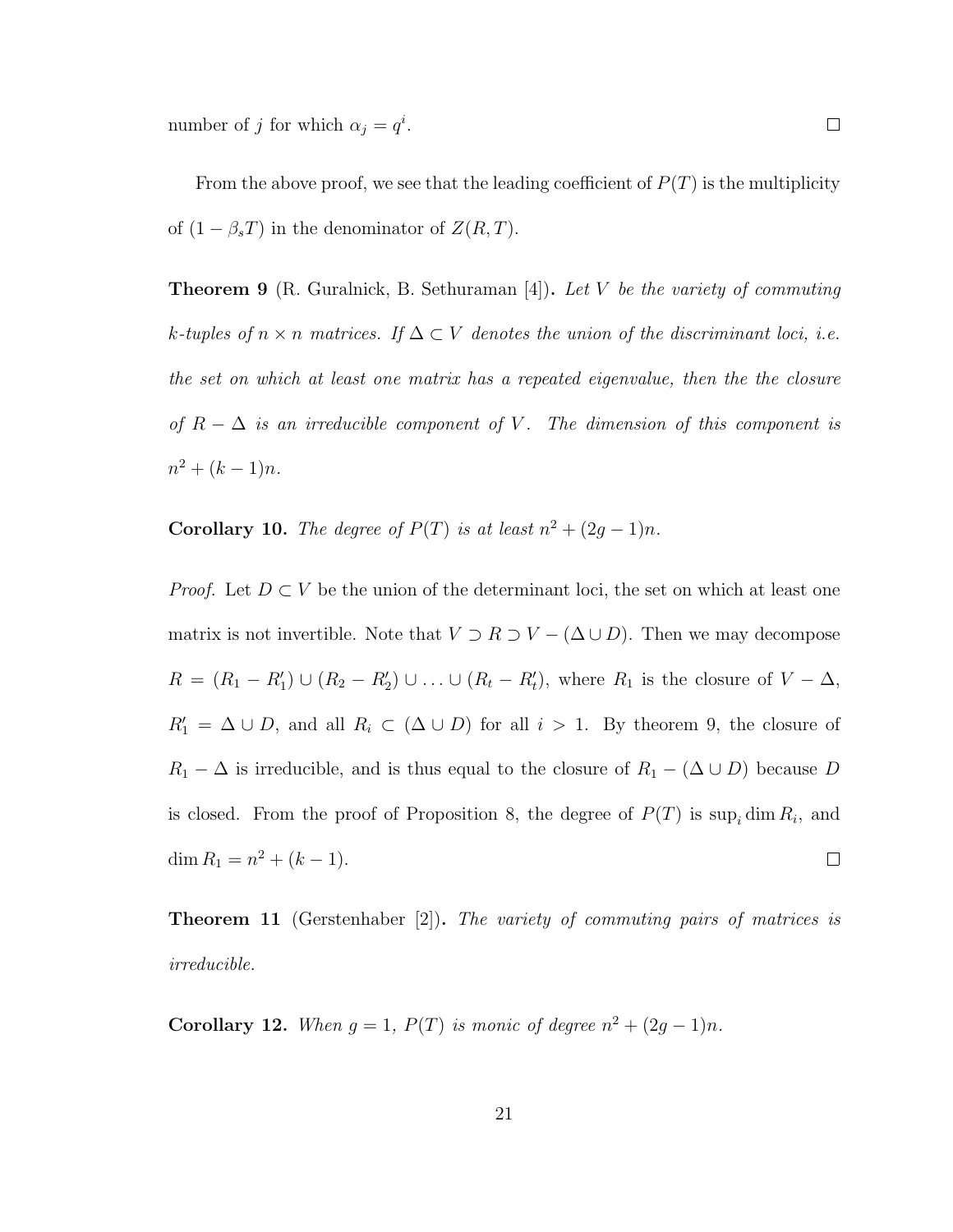*Proof.* Since the variety  $V$  of pairs of commuting matrices is irreducible, we may write  $R_1 = V$  and  $R'_1 = \Delta \cup D$ , and  $V \supset R \supset V - (\Delta \cup D)$  as in the proof of Corollary 10. All remaining  $R_i$  are contained in  $\Delta \cup D$ , which is a closed subvariety of an irreducible variety and therefore of strictly lower dimension.  $\Box$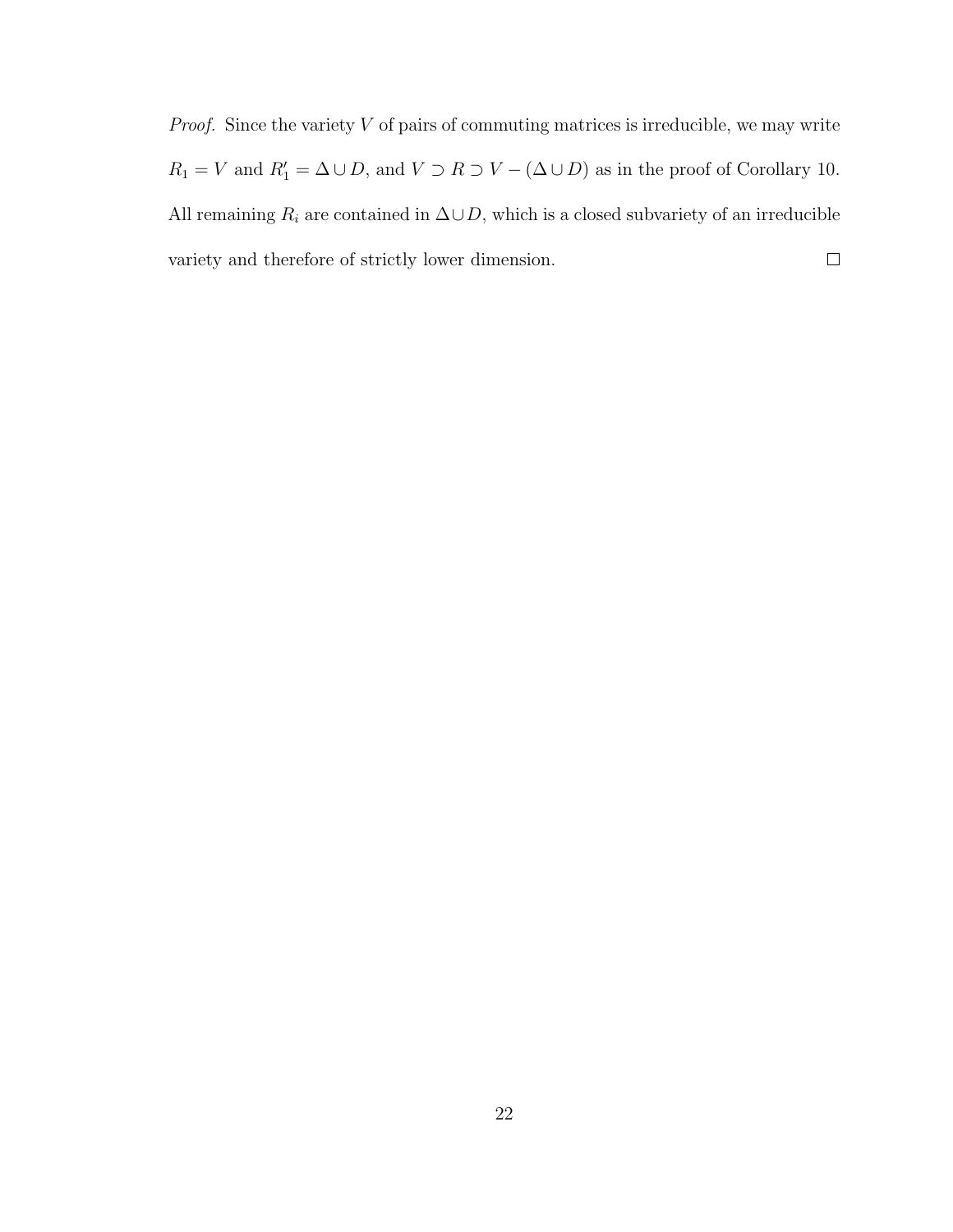### Chapter 4

# A Divisibility Theorem for Profinite Groups

#### 4.1 Introduction and Statement of Theorem

In "On the divisibility of  $\#\text{Hom}(\Gamma,G)$  by  $|G|$ ," [3] Cameron Gordon and Fernando Rodriguez-Villegas prove that for a finitely-generated group  $\tilde{\Gamma}$ ,  $\tilde{\Gamma}$  has infinite abelianization if and only if it satisfies the divisibility condition in the paper's title for all finite groups G. This extends a result of Louis Solomon [13] which proves the same, assuming  $\tilde{\Gamma}$  has a presentation with more generators than relations. Using their notation,  $\#$  will denote the cardinality of a set, while  $|\cdot|$  will be the order of either a finite group or an element of a finite group. By *homomorphism*, we will always mean a continuous homomorphism, where where countable groups are given the discrete topology. In this chapter, we state and prove the following profinite analogue of the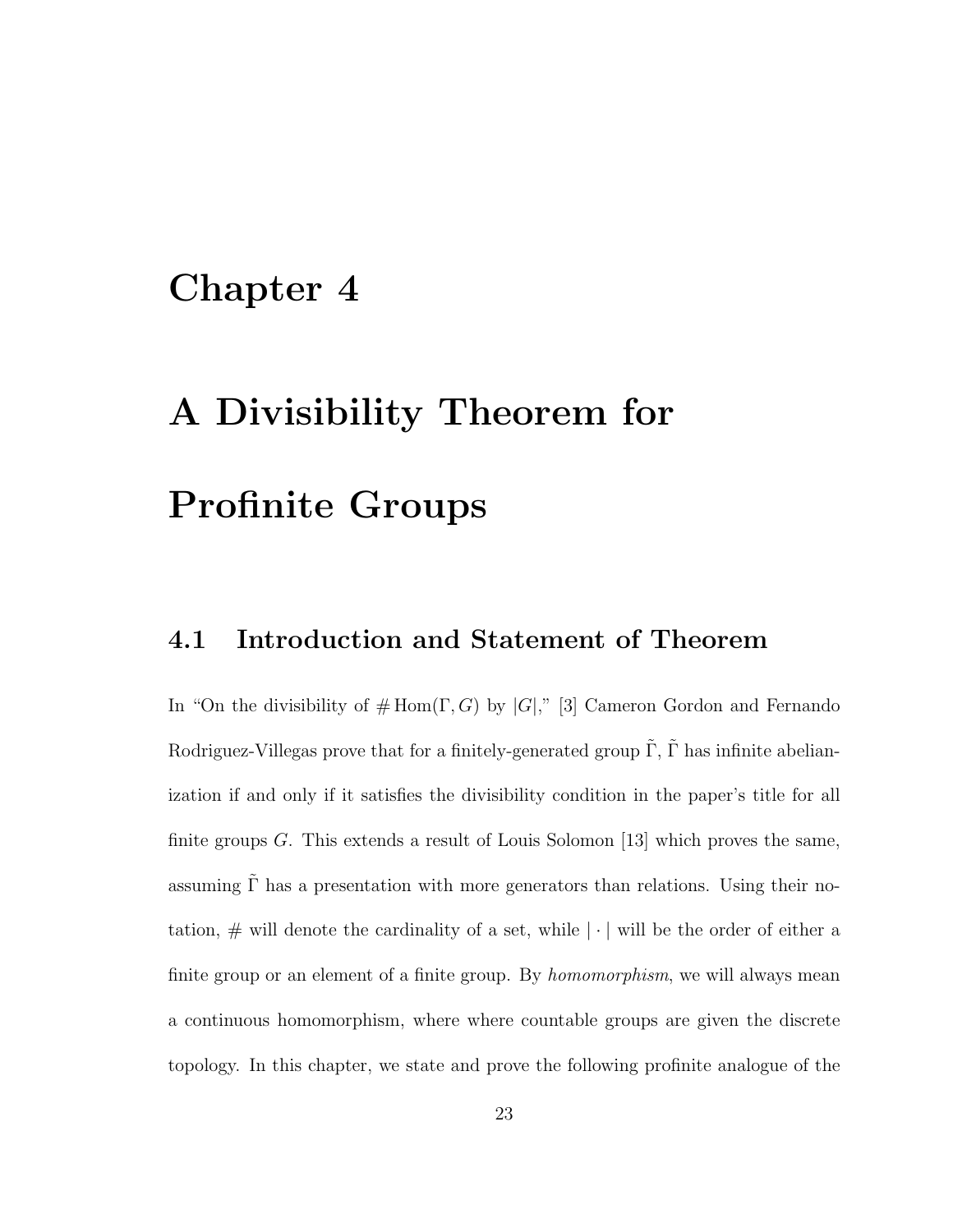theorem in [3]:

**Theorem 13.** Let S be a set of primes (not necessarily finite), and let  $\mathbb{Z}_S = \varprojlim \mathbb{Z}/n$ , where the the inverse limit is taken over all natural numbers n not divisible by any prime in S. Then for any topologically finitely generated profinite group  $\Gamma$  and finite group G,

$$
\frac{\# \operatorname{Hom}(\Gamma \rtimes \hat{\mathbb{Z}}_S, G)}{|G|} \in \mathcal{S}^{-1}\mathbb{Z},
$$

where  $\Gamma \rtimes \hat{\mathbb{Z}}_S$  is any semidirect product of  $\Gamma$  and  $G$ , and  $\mathcal S$  is the multiplicative set generated by the elements of S. Conversely, if  $\tilde{\Gamma}$  is topologically finitely generated and

$$
\frac{\# \operatorname{Hom}(\tilde{\Gamma}, G)}{|G|} \in \mathcal{S}^{-1}\mathbb{Z}
$$

for all finite groups G, then there exists a  $\Gamma$  with  $\tilde{\Gamma} \cong \Gamma \rtimes \hat{\mathbb{Z}}_S$ .

Remark. This result is precisely the profinite version of [3], because a finitely generated group has infinite abelianizion if and only if it is of the form  $\Gamma \rtimes \mathbb{Z}$ .

**Corollary 14.** Let  $P(T)$  be as in the previous section, i.e. the unique polynomial such that  $P(q) = \text{Hom}(\pi_1(A_g), GL_n(\mathbb{F}_q))$  whenever q is a power of p, and denote by  $G(T)$  the polynomial such that  $G(q) = #GL_n(\mathbb{F}_q)$ . Then

$$
\frac{P(T)}{\# GL_n(\mathbb{F}_q)} \in \mathbb{Z}[T, \frac{1}{T}].
$$

Proof. Choose  $S = \{p\}$ . Writing  $\pi_1(A_g) \cong (\hat{\mathbb{Z}}')^{2g} \cong (\hat{\mathbb{Z}}')^{2g-1} \times \hat{\mathbb{Z}}' \cong (\hat{\mathbb{Z}}')^{2g-1} \times \hat{\mathbb{Z}}_S$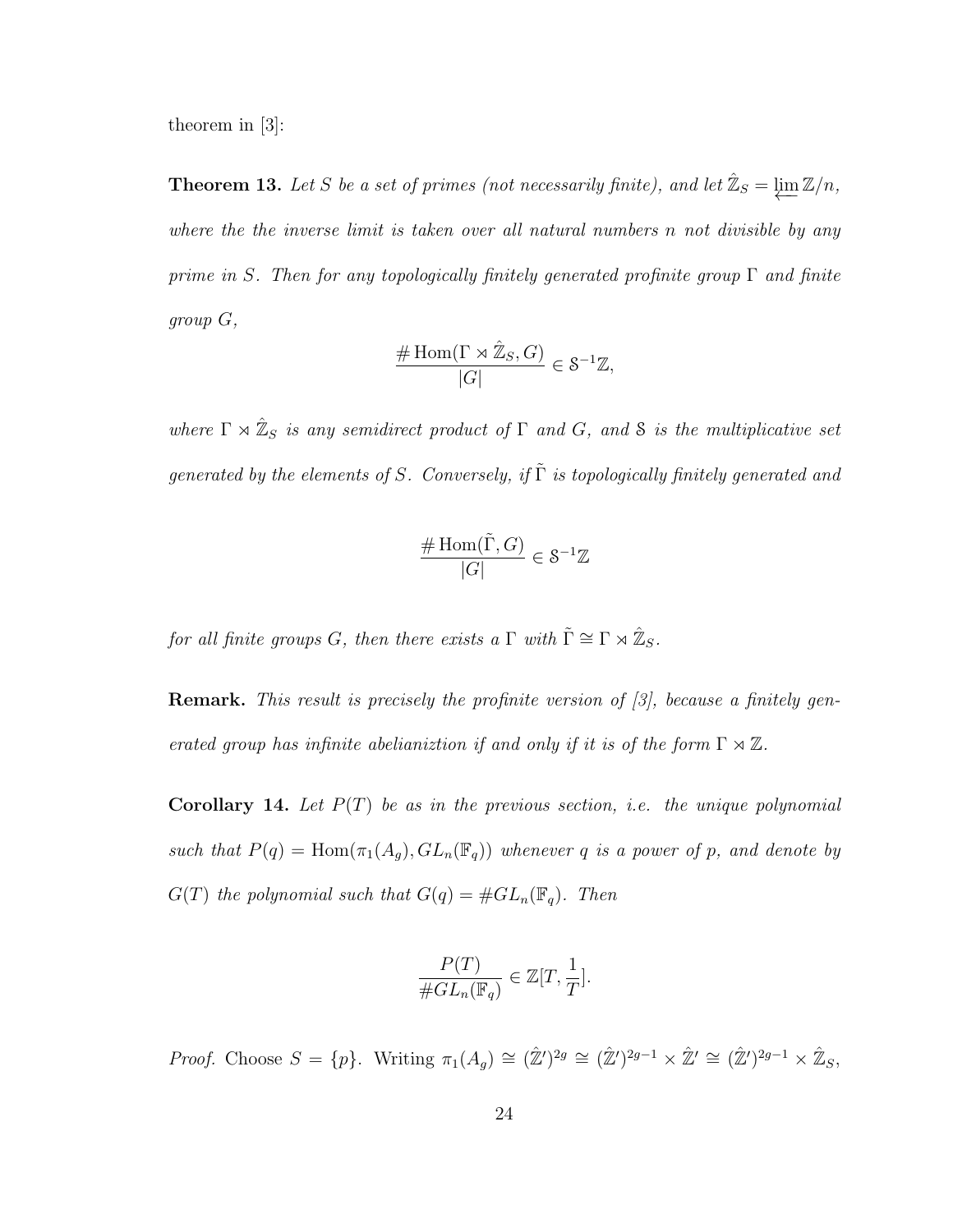we see that for all q,  $P(q)/\# GL_n(\mathbb{F}_q)$  is a rational number whose denominator is divisible only by the prime p. Thus  $T^n \frac{P(T)}{C(T)}$  $\frac{P(T)}{G(T)} \in \mathbb{Q}[T]$  for sufficiently large *n*. Since  $G(T)$  is monic,  $T^n \frac{P(T)}{G(T)}$  $\frac{P(T)}{G(T)} \in \mathbb{Z}[T].$  $\Box$ 

#### 4.2 Proof (first statement)

In this section we prove that for any topologically finitely generated Γ, the number of homomorphisms from  $\Gamma \rtimes \hat{\mathbb{Z}}_S$  to G, when divided by  $|G|$ , has denominator divisible only by primes in S.

We first recall a theorem of Frobenius. [1] (See [6] for a short elementary proof.)

**Theorem 15.** If H is a finite group and  $n \mid |H|$ , then the number of elements of H with order dividing n is a multiple of n.

**Lemma 16.** Let G be a finite group, and H a subgroup of order  $p^r m$ , with  $p \nmid m$ . Choose  $g \in N_G(H)$  with |g| a power of p. Then the set  $\{x \in Hg : |x|$  is a power of p} has cardinality divisible by  $p^r$ .

*Proof.* We may assume that  $g \notin H$ , for otherwise the lemma follows from Theorem 15, and then reduce to the case that  $G = \langle H, g \rangle$ , since it suffices to prove the lemma for this subgroup. Let  $p^s$  be the least positive integer with  $g^{p^s} \in H$ .

By Theorem 15, the number of elements of  $G$  with  $p$ -power order is a multiple of  $p^{r+s}$ , and the number of such elements in  $K = \langle H, g^p \rangle$  is a multiple of  $p^{r+s-1}$ . Thus the number of elements of  $G\backslash K$  with p-power order is a multiple of  $p^{r+s-1}$ .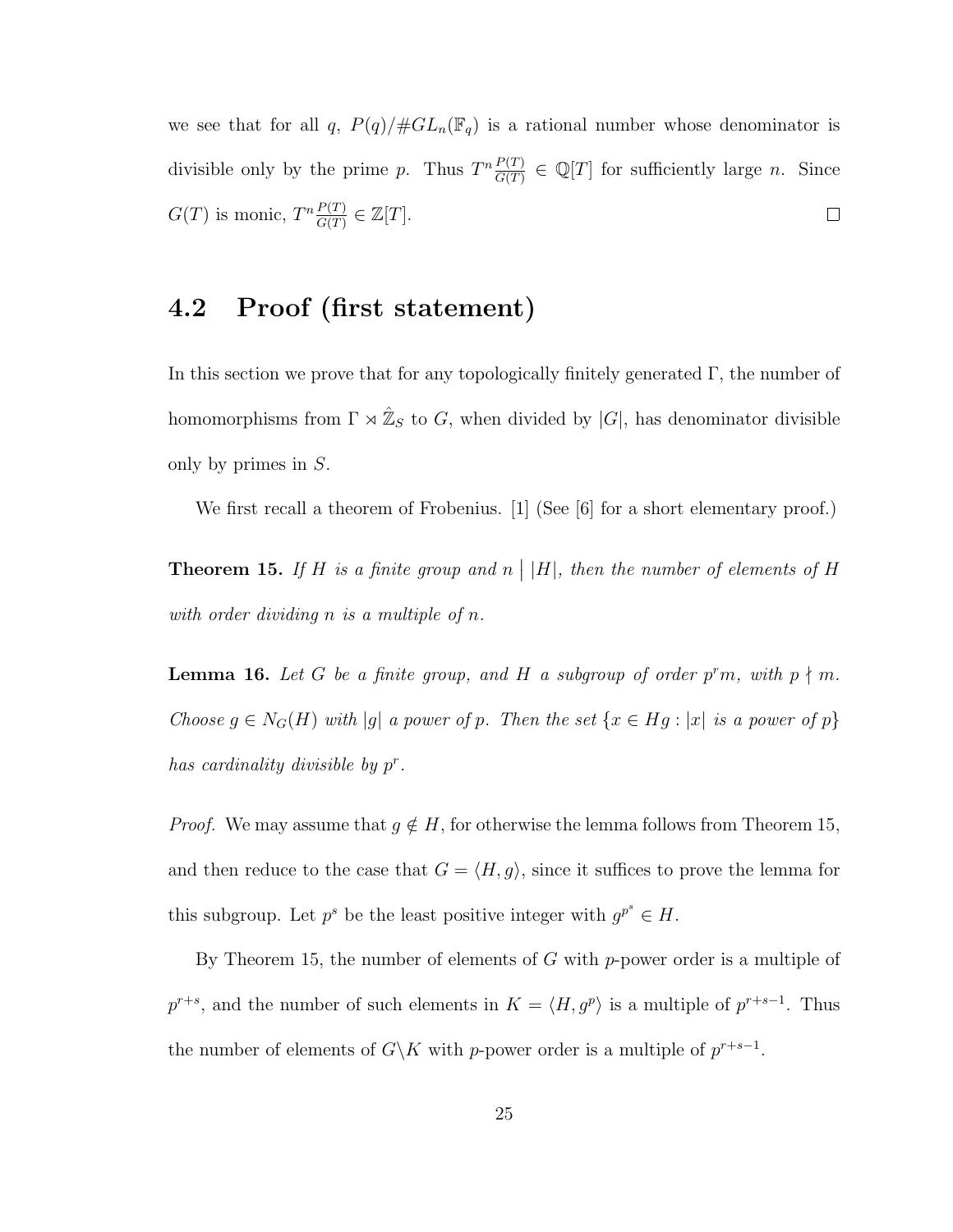Let  $x \in G\backslash K$  be of p-power order. Then we may write  $x = yg^t$  with  $y \in H$  and  $p \nmid t$ . The group  $\mathbb{Z}/(p^{r+s})^{\times}$  acts on the set of of all such  $x, n \cdot x = x^n$ . The orbit of x under this action is the set of generators of  $\langle x \rangle$ , and  $\langle x \rangle$  surjects onto  $\langle g \rangle / \langle g^{p^s} \rangle$ . Each orbit inside  $G\backslash K$  therefore contains the same number of elements in each coset of the form  $Hg^u$  with  $p \nmid u$ .  $G\backslash K$  is the union of  $\varphi(p^s) = p^{s-1}(p-1)$  cosets of H, so the number of elements of  $Hg$  with p-power order is equal to  $\#\{x \in G \backslash K : |x| \text{ is a power of } p\}/\varphi(p^s)$ , and is thus divisible by  $p^r$ .  $\Box$ 

For any  $p \notin S$  we may write  $\Gamma \rtimes \hat{\mathbb{Z}}_S \cong (\Gamma \rtimes \hat{\mathbb{Z}}_{S \cup \{p\}}) \rtimes \mathbb{Z}_p$ . Therefore, we have reduced the statement of the theorem to the following:

**Proposition 17.** Suppose  $\Gamma$  is any topologically finitely generated profinite group, and let  $v_p$  denote the p-adic valuation on the integers. Then

$$
v_p\left(\frac{\#\operatorname{Hom}(\Gamma\rtimes \mathbb{Z}_p,G)}{|G|}\right)\geq 0.
$$

The proof of the proposition is now a straightforward modification of the argument in [3].

*Proof.* A homomorphism  $\Phi : \Gamma \rtimes \mathbb{Z}_p$  is determined by its restriction  $\phi = \Phi \Big|_{\Gamma}$  and the image of  $1 \in \mathbb{Z}_p$ , which is an element  $g \in G$  such that the order of g is a power of p, subject to the condition that  $\phi((-1)\gamma(1)) = g^{-1}\phi(\gamma)g$  for all  $\gamma \in \Gamma$ . In particular, this condition ensures that g normalizes  $\phi(\Gamma)$ , and thus normalizes the centralizer  $C_{\phi}$  of  $\phi(\Gamma)$ . Observe that if a pair  $(\phi, g)$  determines a well-defined homomorphism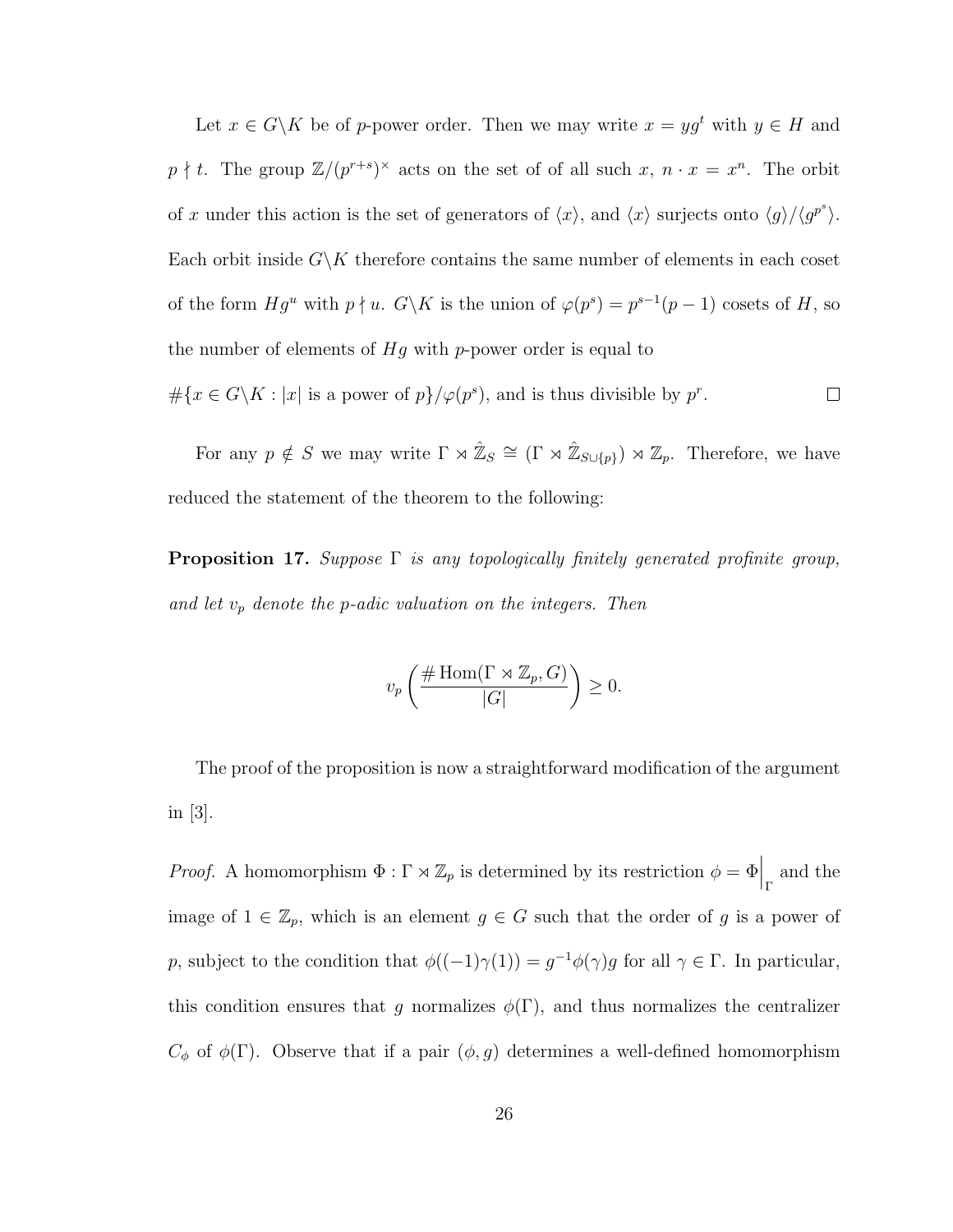$\Gamma \rtimes \mathbb{Z}_p \to G$  as above, then so does  $(\phi, x)$  if and only if  $|x|$  is a power of p and  $x \in C_{\phi}g$ . Thus

$$
# Hom(\Gamma \rtimes \mathbb{Z}_p, G)
$$
  
=  $\sum_{\phi} #\{g \in G : |g| \text{ is a power of } p, g^{-1}\phi(\gamma)g = \phi((-1)\gamma 1) \forall \gamma \in \Gamma\},\$ 

where the sum is taken over all  $\phi$  which are restrictions of homomorphisms from  $\Gamma \rtimes \mathbb{Z}_p$ , ie. those  $\phi$  for which there exists such a g. We let G act by conjugation on the set of homomorphisms restricted to Γ. The stabilizer of  $\phi$  under this action is  $C_{\phi}$ . Denoting by the orbit of  $\phi$  by  $[\phi]$ , each element of  $[\phi]$  extends to the same number of homomorphisms on  $\Gamma \rtimes \mathbb{Z}_p$ . For each  $[\phi]$  choose a representative  $\phi$  and an element  $g_\phi \in G$  such that  $(\phi, g_\phi)$  determines a homomorphism.

$$
\# \operatorname{Hom}(\Gamma \rtimes \mathbb{Z}_p, G)
$$
\n
$$
= \sum_{\phi} \# \{ g \in G : |g| \text{ is a power of } p, g^{-1}\phi(\gamma)g = \phi((-1)\gamma 1) \; \forall \; \gamma \in \Gamma \}
$$
\n
$$
= \sum_{[\phi]} \frac{|G|}{|C_{\phi}|} \# \{ g \in G : |g| \text{ is a power of } p, g^{-1}\phi(\gamma)g = \phi((-1)\gamma 1) \; \forall \; \gamma \in \Gamma \}
$$
\n
$$
= \sum_{[\phi]} \frac{|G|}{|C_{\phi}|} \# \{ x \in C_{\phi}g_{\phi} : |x| \text{ is a power of } p \}.
$$

The proposition follows by applying Lemma 16 to the coset  $C_{\phi}g_{\phi}$ .  $\Box$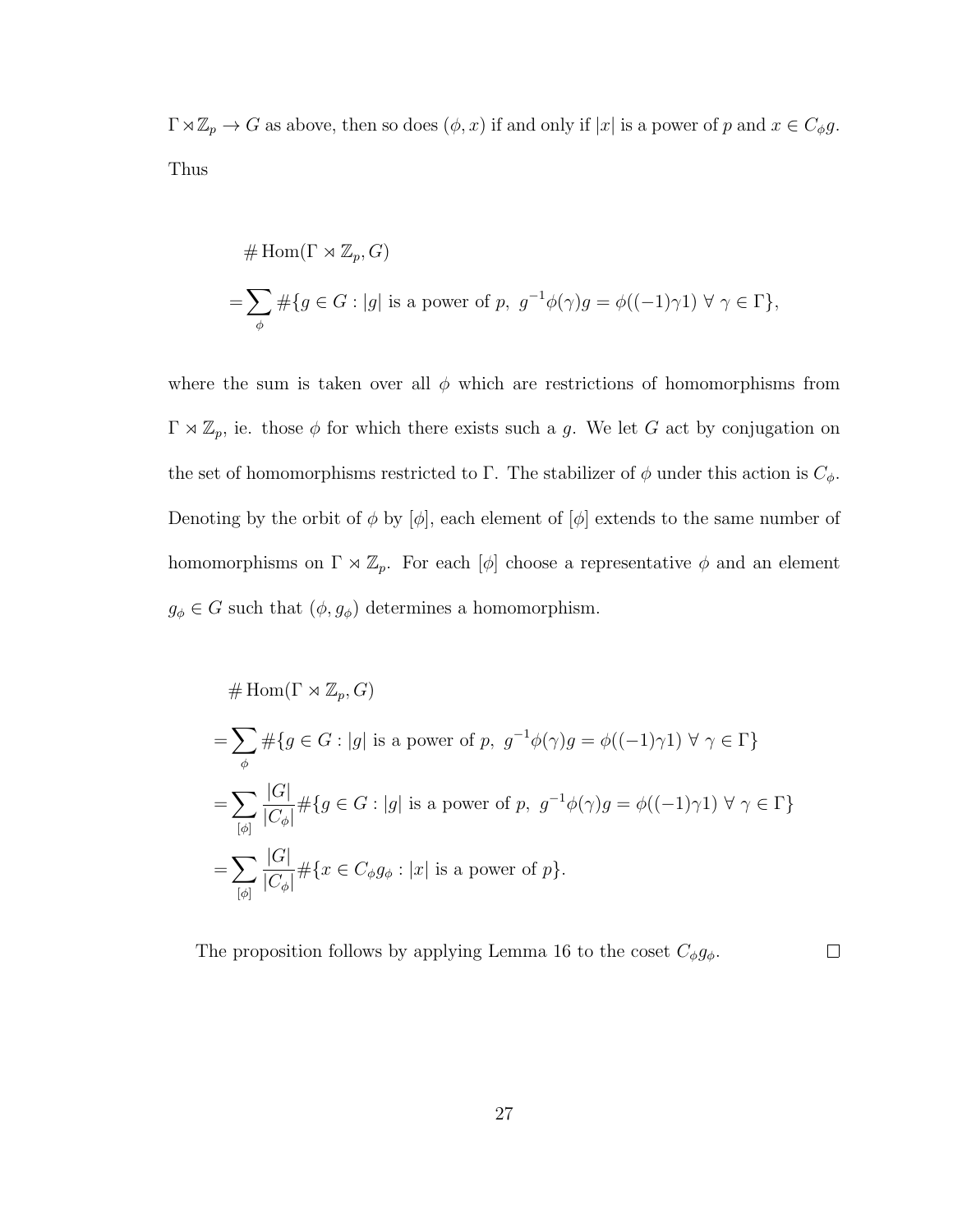#### 4.3 Proof of the Converse

We have the following proposition:

**Lemma 18.** Let S and S be as above, and  $\tilde{\Gamma}$  a topologically finitely generated profinite group. Suppose that for all finite groups  $G, \# \text{Hom}(\tilde{\Gamma}, G)/|G| \in S^{-1}\mathbb{Z}$ . Then  $\tilde{\Gamma}$  has

$$
\hat{\mathbb{Z}}_S = \varprojlim_{\substack{(n,p)=1\\ \forall p \in S}} \mathbb{Z}/n
$$

as a quotient.

*Proof.* Suppose  $\tilde{\Gamma}$  does not surject onto

$$
\varprojlim_{\substack{(n,p)=1\\ \forall p\in S}}\mathbb{Z}/n.
$$

Then for some prime  $\ell \notin S$  and sufficiently large m,  $\tilde{\Gamma}$  does not surject onto  $\mathbb{Z}/\ell^m$ . All homomorphisms from  $\tilde{\Gamma}$  to abelian  $\ell$ -groups factor through the maximal proabelian  $\ell$ -quotient of  $\tilde{\Gamma}$ , which is itself a quotient of  $(\mathbb{Z}/\ell^{m-1})^r$ , where  $\tilde{\Gamma}$  is topologically generated by r generators. But there are at most  $\ell^{r(m-1)}$  homomorphisms  $(\mathbb{Z}/\ell^{m-1})^r \to \mathbb{Z}/\ell^s$ . Taking  $s > r(m-1)$  and  $G = \mathbb{Z}/\ell^s$ , we see that  $\# \text{Hom}(\tilde{\Gamma}, G)$  is not a multiple of |G|, and thus is not an element of  $S^{-1}\mathbb{Z}$ .  $\Box$ 

All that remains to be shown is that  $\tilde{\Gamma}$  is a semidirect product, which follows from the proposition below.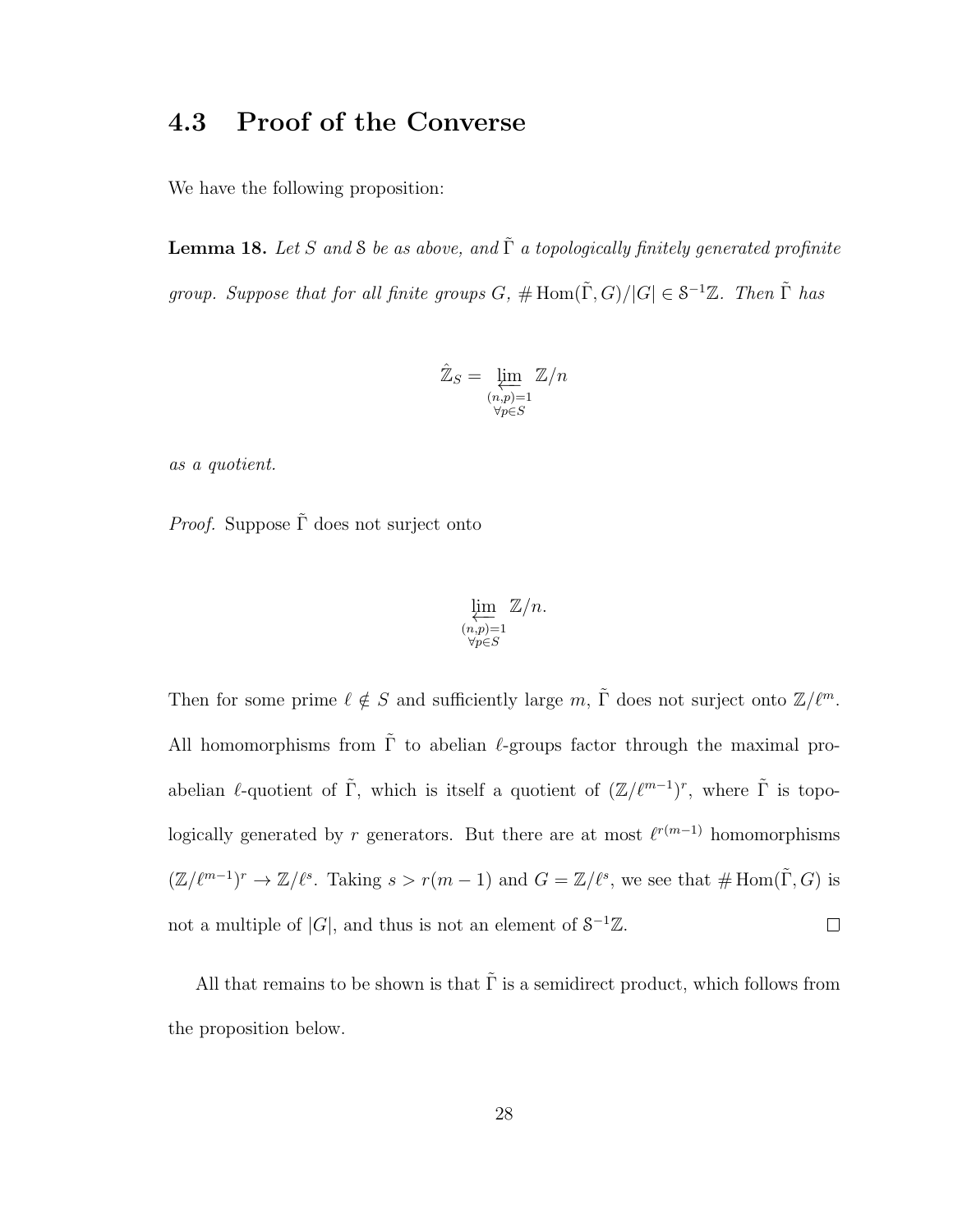**Proposition 19.** Let  $f : H \to \hat{\mathbb{Z}}_S$  be a continuous surjection of profinite groups. Then f has a continuous section with closed image.

*Proof.* Let  $h \in H$  with  $f(h) = 1$ . Consider the closed subgroup  $\overline{h} >$  generated by h. It is isomorphic to a product  $\prod_{p\in I} \mathbb{Z}_p \times \prod_{p\notin I} \mathbb{Z}/p^{n_p}$ , where I is a set of primes. The order of h, as a supernatural number, is divisible by the order of  $1 \in \hat{\mathbb{Z}}_S$ , and so S is contained in the complement of I (See [11]). Thus  $\overline{h} >$  has a direct factor K isomorphic to  $\hat{\mathbb{Z}}_S$ , which is a closed subgroup of H. K is topologically generated by the image k of h under the projection map  $\overline{h} > \overline{h} > K$ , and  $f(k) = 1$ . So H has a closed subgroup K which is abstractly isomorphic to  $\hat{\mathbb{Z}}_S$ , and f sends a topological generator of K to a topological generator of  $\mathbb{Z}_S$ . The restriction of f to K is thus an isomorphism, and therefore admits a section.  $\Box$ 

**Remark.** We have in fact proven a stronger statement than the theorem. Namely, it suffices to check that  $\#\text{Hom}(\tilde{\Gamma},G)/|G|\in S^{-1}\mathbb{Z}$  only for groups of the form  $G=\mathbb{Z}/p^e$ , where  $p \notin S$ .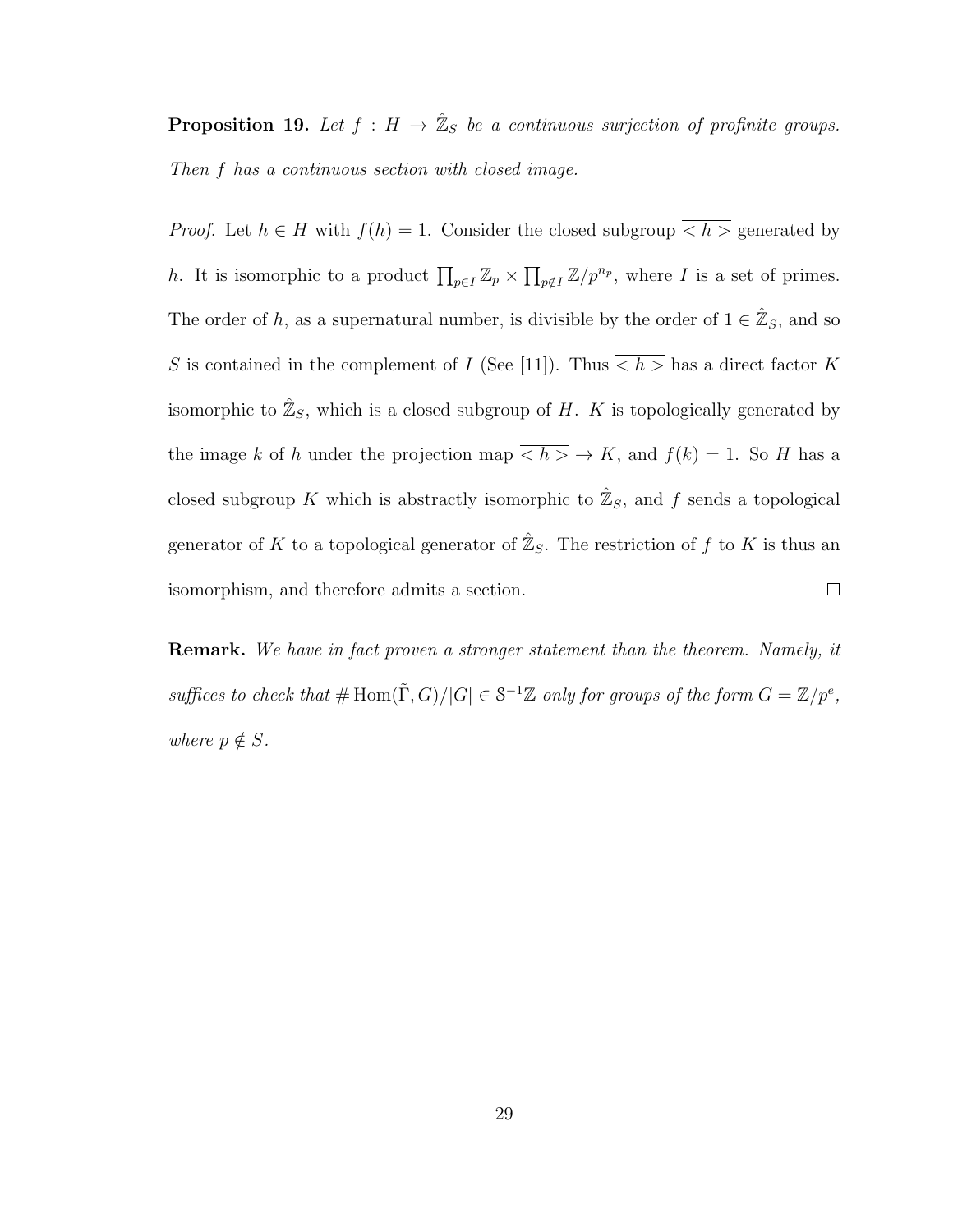## Bibliography

- [1] F. G. Frobenius. Verallgemeinerung des Sylow'schen satzes. Sitzungsberichte der Königlich Preussischen Akademie der Wissenschaften zu Berlin, pages 981–993, 1895.
- [2] M. Gerstenhaber. On dominance and varieties of commuting matrices. Annals of Mathematics, 73:324–348, 1961.
- [3] C. Gordon and F. Rodriguez-Villegas. On the divisibility of  $\#Hom(\Gamma, G)$  by  $|G|$ . Journal of Algebra, 350(1):300–307, 2012.
- [4] R. M. Guralnick and B. A. Sethuraman. Commuting pairs and triples of matrices and related varieties. Linear Algebra and its Applications, 310(1-3):139–148, 2000.
- [5] T. Hausel and F. Rodriguez-Villegas. Mixed Hodge polynomials of character varieties. Inventiones Mathematicae, 174:555–624, 2008.
- [6] M. I. Isaacs and G. R. Robinson. On a theorem of Frobenius: Solutions of  $x^n = 1$ in finite groups. The American Mathematical Monthly, 99(4):352–354, 1992.